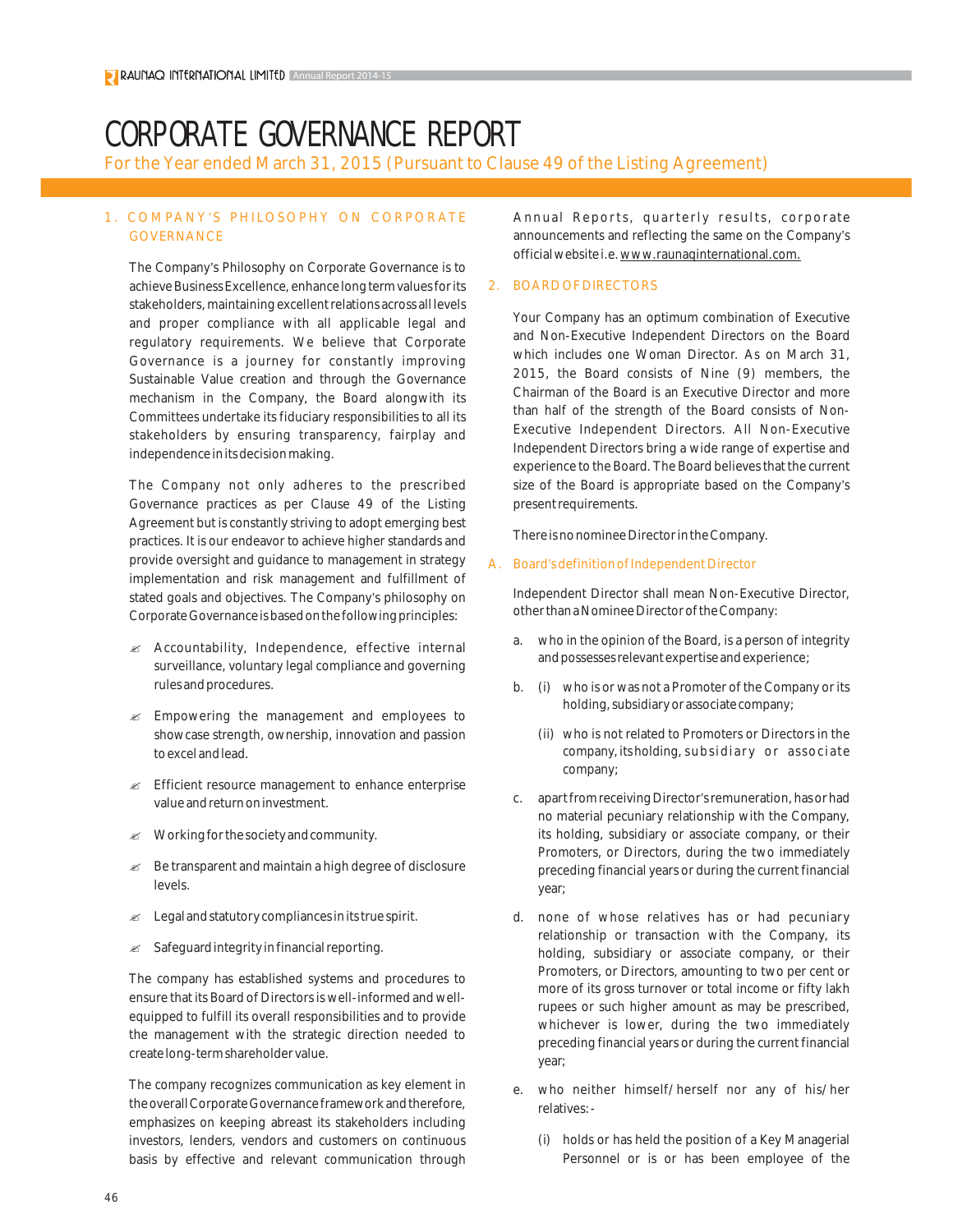Company or its holding, subsidiary or associate company in any of the three financial years immediately preceding the current financial year;

- (ii) is or has been an employee or proprietor or a partner, in any of the three financial years immediately preceding the financial year in which he is proposed to be appointed, of:-
	- (A) a firm of Auditors or Company Secretaries in practice or Cost Auditors of the Company or its holding, subsidiary or associate company; or
	- (B) any legal or a consulting firm that has or had any transaction with the company, its holding, subsidiary or associate company amounting to ten per cent or more of the gross turnover of such firm;
- (iii) holds together with his relatives two per cent or more of the total voting power of the Company; or
- (iv) is a Chief Executive or Director, by whatever name called, of any non-profit organisation that receives twenty-five per cent or more of its receipts from the Company, any of its Promoters, Directors or its holding, subsidiary or associate company or that holds two per cent or more of the total voting power of the Company;
- (v) is a material supplier, service provider or customer or a lessor or lessee of the Company;
- f. is not less than 21 years of age.

The Board of Directors of the Company vide its resolution dated 3<sup>rd</sup> February, 2012 has decided that the materiality/significance shall be ascertained on the following basis:

- $\mathscr{A}$  The concept of 'materiality' is relevant from the total revenue inflow and/or outflow from and/or to a particular individual/body, directly or indirectly, during a particular financial year.
- The term 'material' needs to be defined in percentage. One per cent (1 per cent) or more of total turnover of the Company, as per latest audited annual financial statement.

It has been confirmed by all the Independent Directors of the Company that as on March 31, 2015, they fulfill the criteria of being Independent Director as stipulated under Clause 49 of the Listing Agreement.

The Table-1 gives composition of the Board, Attendance record of the Directors at the Board Meetings and at the last Annual General Meeting (AGM); Number of their outside Directorships and their Memberships/Chairmanships in Board Committees

| S.No | Name of Director(s)                 | Category                                 | No. of<br><b>Board</b><br><b>Meetings</b><br>held/ | Attendance<br>at last AGM | No. of<br>outside<br>Directorships<br>held <sup>A</sup> | No. of Memberships/<br>Chairmanships in Board<br>Committees <sup>B</sup> |                |
|------|-------------------------------------|------------------------------------------|----------------------------------------------------|---------------------------|---------------------------------------------------------|--------------------------------------------------------------------------|----------------|
|      |                                     |                                          | attended                                           |                           |                                                         | Member                                                                   | Chairman       |
| 1.   | <sup>c</sup> Mr. Surinder P. Kanwar | Chairman and Managing<br><b>Director</b> | 5/5                                                | Present                   | $\overline{2}$                                          |                                                                          |                |
| 2.   | <sup>c</sup> Mr. Sachit Kanwar      | Joint Managing Director                  | 5/5                                                | Present                   | 1                                                       | 1                                                                        |                |
| 3.   | <sup>D</sup> Mr. P.K. Mittal        | Non-Executive<br>Independent Director    | 5/5                                                | Absent                    |                                                         | 1                                                                        | 1              |
| 4.   | Dr. Sanjeev Kumar                   | Non-Executive<br>Independent Director    | 5/5                                                | Present                   | $\overline{2}$                                          | 1                                                                        | $\overline{2}$ |
| 5.   | Mr. V.K. Pargal                     | Non-Executive<br>Independent Director    | 5/5                                                | Present                   | $\overline{2}$                                          | 3                                                                        |                |
| 6.   | Mr. Gautam Mukherjee                | Non-Executive<br>Independent Director    | 5/3                                                | Present                   | $\overline{2}$                                          | 1                                                                        |                |
| 7.   | Mr. N.V. Srinivasan                 | Non-Executive Director                   | 5/4                                                | Absent                    |                                                         |                                                                          |                |
| 8.   | Mr. Satya Prakash Mangal            | Non-Executive<br>Independent Director    | 5/5                                                | Absent                    |                                                         | 1                                                                        |                |
| 9.   | Ms. Seethalakshmi<br>Venkataraman   | <b>Additional Director</b>               | 1/0 <sup>E</sup>                                   | N.A.                      |                                                         |                                                                          |                |

# Table-1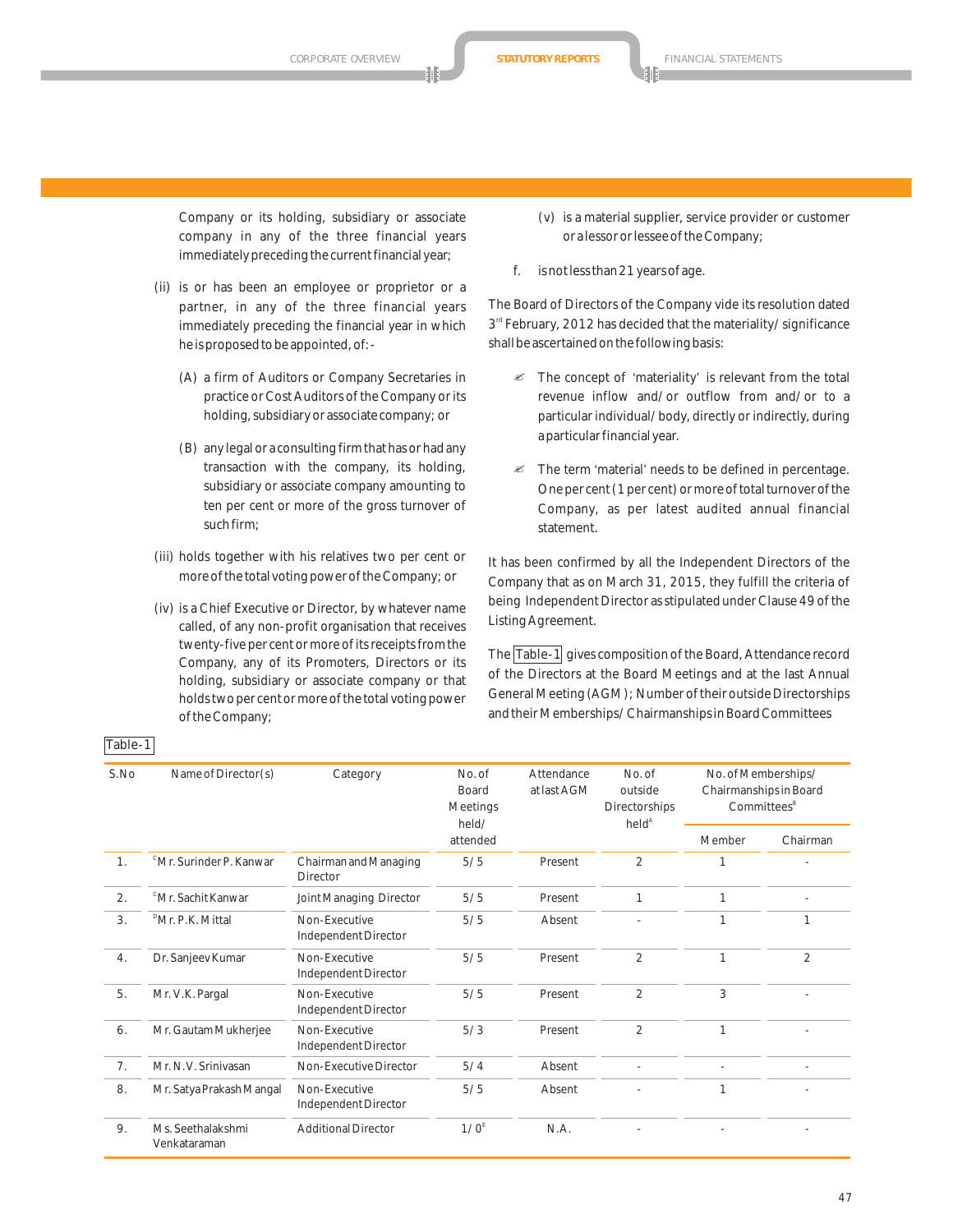A Excluding directorship in Private Companies, Alternate Directorship, Companies registered under Section 8 of the Companies Act, 2013 and Foreign Companies.

<sup>B</sup>For the purpose of considering the limit of the Committees on which a Director can serve, all Public Limited Companies, whether listed or not, are included and all other Companies including Private Companies, Foreign Companies and the companies under Section 8 of the Companies Act, 2013 are excluded. Further, it includes Membership/Chairmanship of Audit Committee and Stakeholders' Relationship Committee only. None of the Directors of your Company is a Member of more than ten (10) Committees or is the Chairman of more than five (5) committees across all Public Limited Companies in which they are Directors. The Membership/Chairmanship also includes Membership/Chairmanship in Raunaq International Limited.

None of the Independent Director of the Company holds the position of the Independent Director in more than Seven (7) listed Companies, including Independent Directorship in Raunaq International Limited and any such Director serving as a whole time Director in a listed Company is not serving as an Independent Director in more than three listed Companies including Raunaq International Limited.

<sup>c</sup>Mr. Surinder P. Kanwar is the father of Mr. Sachit Kanwar. Mr. Sachit Kanwar has been appointed as Joint Managing Director w.e.f. June 01, 2011 for a period of five years.

<sup>D</sup>Mr. P.K. Mittal is also providing consultancy service to the Company in his individual capacity. Professional fees paid to him for the year 2014-15 is  $\bar{\tau}$  60,000/-. The Board is of the opinion that such payments in the context of overall expenditure by the Company, is not significant and does not affect his independence.

E Ms. Seethalakshmi Venkataraman has been appointed as an Additional Director of the Company w.e.f March 28, 2015 till the conclusion of the next Annual General Meeting.

Apart from this, no Non-Executive Director has any material pecuniary relationships/transactions vis-à-vis the Company (other than the sitting fees for attending the Board/Committee meetings).

A formal letter of appointment had been issued to the Directors appointed at the Annual General Meeting of the Company held on August 29, 2014. The terms and conditions of the said appointment are available on the website of the Company i.e. www.raunaqinternational.com.

Further, the Company has adopted a familarisation programme for Independent Directors which is available on the website of the Company i.e. www.raunaqinternational.com under the link: http://www.raunaqinternational.com/pdf/familarisationprogramme.pdf.

B. Board Meetings

During the financial year 2014-15, Five (5) Board Meetings were held on the following dates. The gap between any two meetings was not more than One Hundred and Twenty (120) days as mandated in Clause 49 of the Listing Agreement:-

- $\approx 30$ <sup>th</sup>May, 2014;
- $\approx 31<sup>st</sup>$  July, 2014;
- $\approx$  13<sup>th</sup> November, 2014;
- $\approx$  10<sup>th</sup> February, 2015 and
- $\approx 28^{\text{th}}$ March, 2015

The Company Secretary prepares the agenda and explanatory notes, in consultation with the Chairman and Managing Director, Joint Managing Director and Chief Financial Officer and circulates the same in advance to the Directors. The Board meets atleast once every quarter inter alia to review the quarterly results. Additional meetings are held, when necessary. Presentations are made to the Board on the business operations and performance of the Company. The minutes of the proceedings of the meetings of the Board of Directors are noted and the draft minutes are circulated amongst the members of the Board for their perusal. Comments, if any received from the Directors are also incorporated in the minutes, in consultation with the Chairman and Managing Director. The Minutes are signed by Chairman of the Board at the next meeting. Senior management personnel are invited to provide additional inputs for the items being discussed by the Board of Directors as and when considered necessary.

Post Meeting Follow Up System: The Company has an effective post Board Meeting follow up procedure. Action Taken Report on the decisions taken in a meeting are placed at the immediately succeeding meeting for information of the Board.

## C. Information supplied to the Board

The Board has complete access to all information with the Company. The information is provided to the Board on regular basis and the agenda papers for the meetings are circulated in advance of each meeting. The information supplied to the Board includes the following, to the extent applicable during the year as per Clause 49 of Listing Agreements.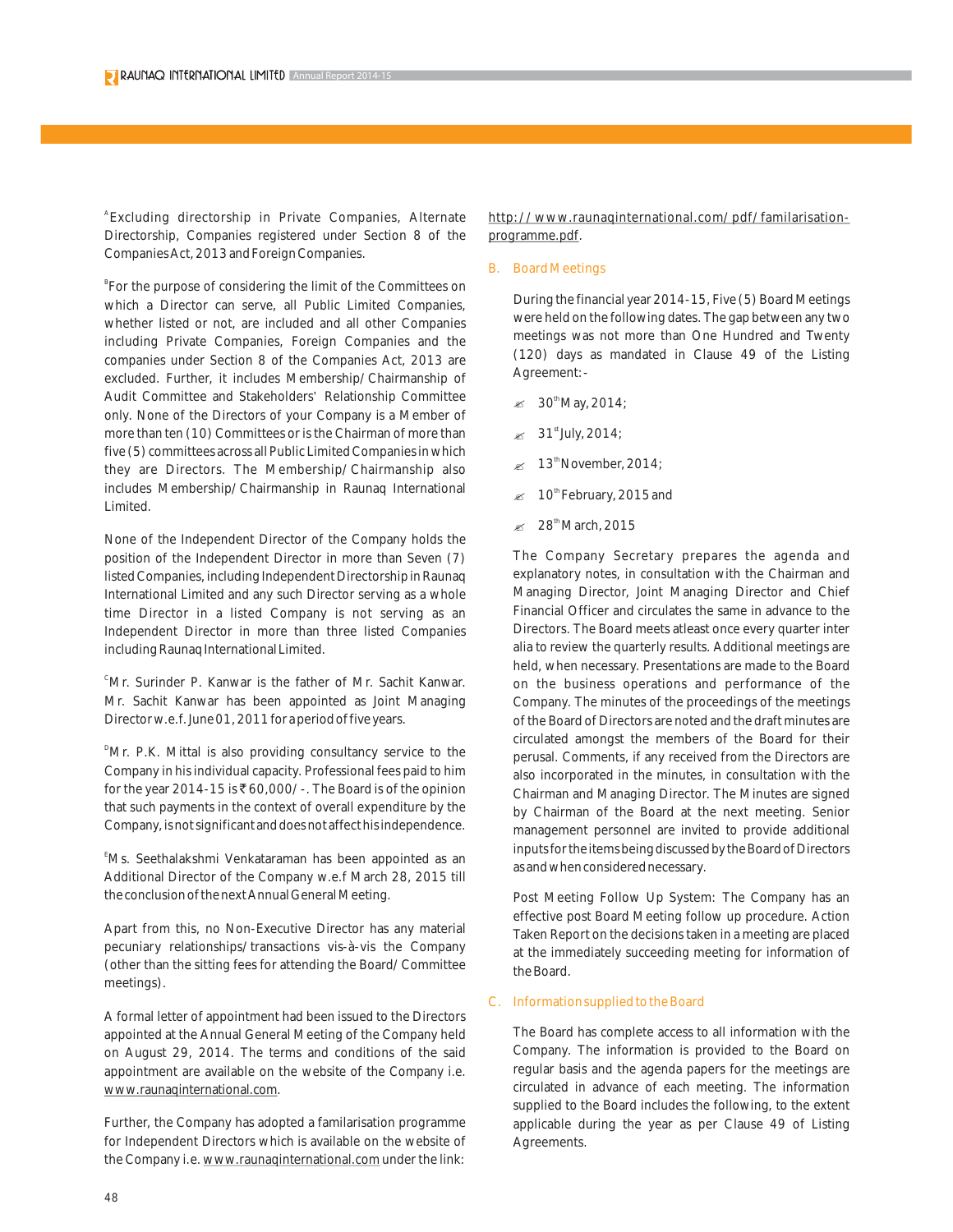- Annual Operating Plans and Budgets and any updates.
- $\mathscr{\mathscr{A}}$  Capital budgets and any updates.
- Quarterly, Half Yearly and Yearly Results of the Company.
- $\mathscr{A}$  Minutes of the Meetings of Audit Committee and other Committees of the Board.

The Board periodically reviews the compliance reports of all laws applicable to the Company, prepared by the Company along with the declaration made by all the respective departmental heads and by the Chairman and Managing Director regarding compliance with all applicable laws.

#### 3. BOARD COMMITTEES

A. Audit Committee

#### I. Constitution and Composition

The Audit Committee comprises of the following four (4) Non-Executive and Independent Directors, who have financial/accounting acumen to specifically look into internal controls and audit procedures. All the members are financially literate and have accounting and financial management expertise. The  $\vert$ Table-2 gives the composition of the Audit Committee and the attendance record of members of the Committee:

|--|

| S.<br>No. | Name of Member              | Designation | No. of meetings<br>Held/Attended |
|-----------|-----------------------------|-------------|----------------------------------|
| 1.        | Dr. Sanjeev Kumar           | Chairman    | 5/5                              |
| $2_{1}$   | Mr. P.K. Mittal             | Member      | 5/5                              |
| 3.        | Mr. V.K.Pargal              | Member      | 5/5                              |
| 4.        | Mr. Satya Prakash<br>Mangal | Member      | 5/5                              |

In addition to the Members of the Audit Committee, the Chief Executive Officer, Chief Financial Officer, Internal Auditors and Statutory Auditors attended the meetings of the Committee as invitees. Members held discussions with Statutory Auditors during the meetings of the Committee. The Audit Committee reviewed the quarterly, half-yearly and year to date un-audited and annual audited financials of the company before submission to the Board of Directors for their consideration and approval. The Committee also reviewed the internal control systems and internal audit reports.

The Chairman of the Committee was present at the last Annual General Meeting to answer the queries of the shareholders to their satisfaction.

Mr. Kaushal Narula, Company Secretary of the Company acted as Secretary to the Audit Committee Meetings as aforesaid.

#### II. Audit Committee Meetings

During the year, five (5) meetings of the Audit Committee were held on the following dates:

- $\approx 30^{\text{th}}$ May, 2014;
- $\approx 31^{\text{st}}$ July, 2014;
- $\approx$  13<sup>th</sup> November, 2014;
- $\approx$  10<sup>th</sup> February, 2015 and
- $\approx 28^{\text{th}}$ March, 2015
- III. Powers of Audit Committee

The Audit Committee has been empowered with the adequate powers as mandated in the Clause 49 of the Listing Agreement, which includes the following:

- 1. To investigate any activity within its terms of reference.
- 2. To seek information from any employee.
- 3. To obtain outside legal or other professional advice.
- 4. To secure attendance of outsiders with relevant expertise, if it considers necessary.

#### IV. Role of Audit Committee

The role of the Audit Committee includes the following:

- 1. Oversight of the Company's financial reporting process and the disclosure of its financial information to ensure that the financial statement is correct, sufficient and credible;
- 2. Recommendation for appointment, remuneration and terms of appointment of auditors of the Company;
- 3. Approval of payment to Statutory Auditors for any other services rendered by the Statutory Auditors;
- 4. Reviewing, with the management, the annual financial statements and Auditor's Report thereon before submission to the Board for approval, with particular reference to:
	- a. Matters required to be included in the Director's Responsibility Statement to be included in the Board's report in terms of clause (c) of Sub-Section 3 of Section 134 of the Companies Act, 2013.
	- b. Changes, if any, in accounting policies and practices and reasons for the same.
	- c. Major accounting entries involving estimates based on the exercise of judgment by management.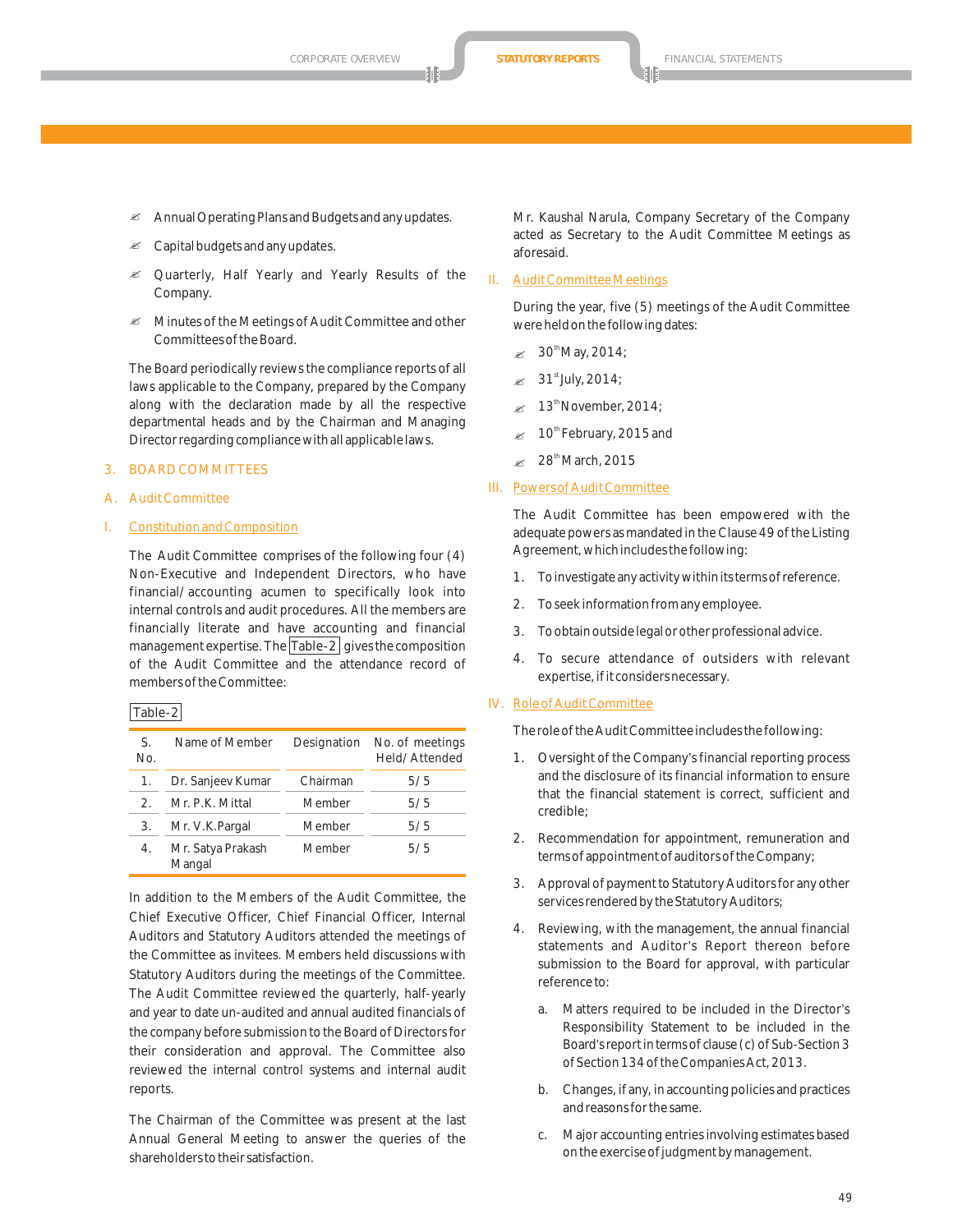- d. Significant adjustments made in the financial statements arising out of audit findings.
- e. Compliance with listing and other legal requirements relating to financial statements.
- f. Disclosure of any Related Party Transactions.
- g. Qualifications in the Draft Audit Report.
- 5. Reviewing, with the management, the quarterly financial statements before submission to the Board for approval;
- 6. Reviewing, with the management, the statement of uses/application of funds raised through an issue (public issue, rights issue, preferential issue, etc.), the statement of funds utilized for purposes other than those stated in the offer document/prospectus/notice and the report submitted by the monitoring agency monitoring the utilisation of proceeds of a public or rights issue, and making appropriate recommendations to the Board to take up steps in this matter;
- 7. Review and monitor the Auditor's independence and performance, and effectiveness of audit process;
- 8. Approval or any subsequent modification of transactions of the Company with related parties;
- 9. Scrutiny of inter-corporate loans and investments;
- 10. Valuation of undertakings or assets of the Company, wherever it is necessary;
- 11. Evaluation of Internal Financial Controls and Risk Management Systems;
- 12. Reviewing, with the management, performance of Statutory and Internal Auditors, adequacy of the Internal Control Systems;
- 13. Reviewing the adequacy of internal audit function, if any, including the structure of the internal audit department, staffing and seniority of the official heading the department, reporting structure coverage and frequency of internal audit;
- 14. Discussion with internal auditors of any significant findings and follow up there on;
- 15. Reviewing the findings of any internal investigations by the Internal Auditors into matters where there is suspected fraud or irregularity or a failure of internal control systems of a material nature and reporting the matter to the Board;
- 16. Discussion with Statutory Auditors before the audit commences, about the nature and scope of audit as well as post-audit discussion to ascertain any area of concern;
- 17. To look into the reasons for substantial defaults in the payment to the depositors, debenture holders, shareholders (in case of non-payment of declared dividends) and creditors;
- 18. To review the functioning of the Whistle Blower mechanism;
- 19. Approval of appointment of CFO (i.e., the whole-time Finance Director or any other person heading the finance function or discharging that function) after assessing the qualifications, experience and background, etc. of the candidate;
- 20. Carrying out any other function as is mentioned in the terms of reference of the Audit Committee.

The Audit Committee may also review such matters as may be referred to it by the Board or which may be specified as role of the Audit Committee under amendments, if any, from time to time, to the Listing Agreements, Companies Act and other Statutes.

#### V. Review of Information by Audit Committee

The Audit Committee reviews the following information:

- 1. Management Discussion and Analysis of financial condition and results of operations;
- 2. Statement of significant Related Party Transactions (as defined by the Audit Committee), submitted by Management;
- 3. Management letters/letters of internal control weaknesses issued by the Statutory Auditors;
- 4. Internal Audit Reports relating to internal control weaknesses; and
- 5. The appointment, removal and terms of remuneration of the Chief Internal Auditor shall be subject to review by the Audit Committee.
- B. Nomination and Remuneration Committee

#### Constitution and Composition

Pursuant to the enactment of the Companies Act, 2013 and revisions in Clause 49 of the Listing Agreements mandating the constitution of Nomination and Remuneration Committee, the nomenclature of the erstwhile Remuneration Committee constituted on March 23, 2009 had been changed to Nomination and Remuneration Committee by the Board of Directors of the Company on May 07, 2014 thereby assigning the adequate roles and responsibilities in line with the requirements of the Companies Act, 2013 and Clause 49 of the Listing Agreements.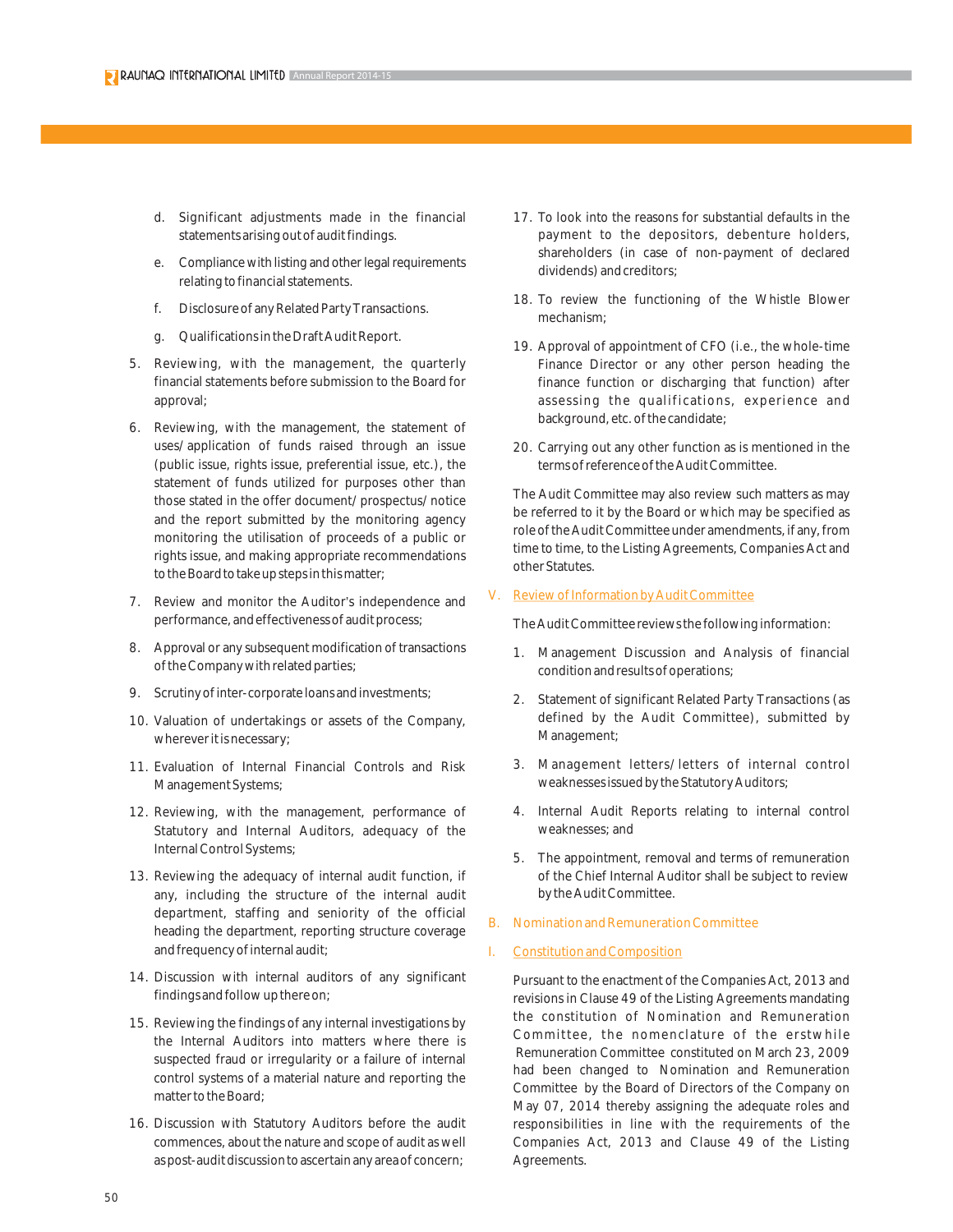The Nomination and Remuneration Committee constitutes of following 4(Four) Directors as members. Table-3 gives the composition of the Nomination and Remuneration Committee and the attendance record of the members of the committee.

#### Table-3

| S.No.         | Name of Member         | Designation |
|---------------|------------------------|-------------|
| 1.            | Dr. Sanjeev Kumar      | Chairman    |
| $\mathcal{P}$ | Mr. Surinder P. Kanwar | Member      |
| 3             | Mr. P.K. Mittal        | Member      |
|               | Mr. Gautam Mukherjee   | Member      |

Dr. Sanjeev Kumar, Mr. P.K. Mittal and Mr. Gautam Mukherjee are Non-Executive Independent Directors and Mr. Surinder P. Kanwar is Chairman and Managing Director of the Company.

#### II. Nomination and Remuneration Committee Meetings

During the Financial Year 2014-15, 4 (Four) meetings of the Nomination and Remuneration Committee were held. Table-4  $\vert$  gives the details of the date and purpose of the meetings of Nomination and Remuneration Committee: -

#### Table-4

| SI.No.         | Date of Meeting   | Purpose                                                                                                                                                                                                  |
|----------------|-------------------|----------------------------------------------------------------------------------------------------------------------------------------------------------------------------------------------------------|
| $\mathbf{1}$ . | May 30, 2014      | 1. Adoption of terms of Reference<br>(Charter) of the Nomination<br>and Remuneration Committee<br>laid down by the Board of<br>Directors of the Company                                                  |
|                |                   | 2. Consideration and approval of<br>the payment of remuneration to<br>Mr. Sachit Kanwar, Joint<br>Managing Director, for further<br>period of 2 (Two) years w.e.f<br>June 01, 2014 of his present tenure |
| 2.             | July 31, 2014     | Recommendation of the<br>remuneration policy for the<br>Directors/Senior Management<br>Personnel of the Company to the<br><b>Board of Directors</b>                                                      |
| 3.             | February 10, 2015 | Consideration and approval of the<br>evaluation process of Directors of<br>the Company and recommendation<br>of the same to the Board of<br><b>Directors</b>                                             |
| 4.             | March 28, 2015    | Noting of the performance<br>evaluation of Independent<br>Directors carried on by the Board of<br>Directors and Performance<br>evaluation by the Independent<br>Directors in their separate meeting      |

The Chairman of the Nomination and Remuneration Committee was present at the last Annual General Meeting, to answer the shareholders queries.

## III. Role of Nomination and Remuneration Committee

- 1. Formulation of the criteria for determining qualifications, positive attributes and independence of a Director and recommend to the Board a policy, relating to the remuneration of the Directors, Key Managerial Personnel and other employees;
- 2. Formulation of criteria for evaluation of Independent Directors and the Board;
- 3. Devising a policy on Board diversity;
- 4. Identifying persons who are qualified to become Directors and who may be appointed in senior management in accordance with the criteria laid down, and recommend to the Board their appointment and removal.

Pursuant to Schedule V of the Companies Act, 2013, in case of no profits or inadequate profits, the Nomination and Remuneration Committee has been empowered to consider, approve and recommend the remuneration of Whole Time Director/Managing Director.

#### IV. Nomination and Remuneration Policy

In terms of requirements of Clause 49 of the Listing Agreement, the Board of Directors of the Company, in its meeting held on July 31, 2014 approved the policy on Nomination and Remuneration of Directors, Key Managerial Personnel and Senior Management. The said policy is available on the website of the Company i.e.www.raunaqinternational.com under the link: http://www.raunaqinternational.com/pdf/nominationand-remuneration-policy.pdf

The objectives and purpose of the said policy are:

- $\mathscr Z$  To lay down criteria and terms and conditions with regard to identifying persons who are qualified to become Directors (Executive and Non-Executive) and persons who may be appointed in Senior Management and Key Managerial positions and to determine their remuneration.
- $\mathscr{\mathscr{E}}$  To determine remuneration based on the Company's size and financial position and trends and practices on remuneration prevailing in peer companies, in the Construction industry.
- $\mathscr Z$  To carry out evaluation of the performance of Directors, as well as Key Managerial and Senior Management Personnel.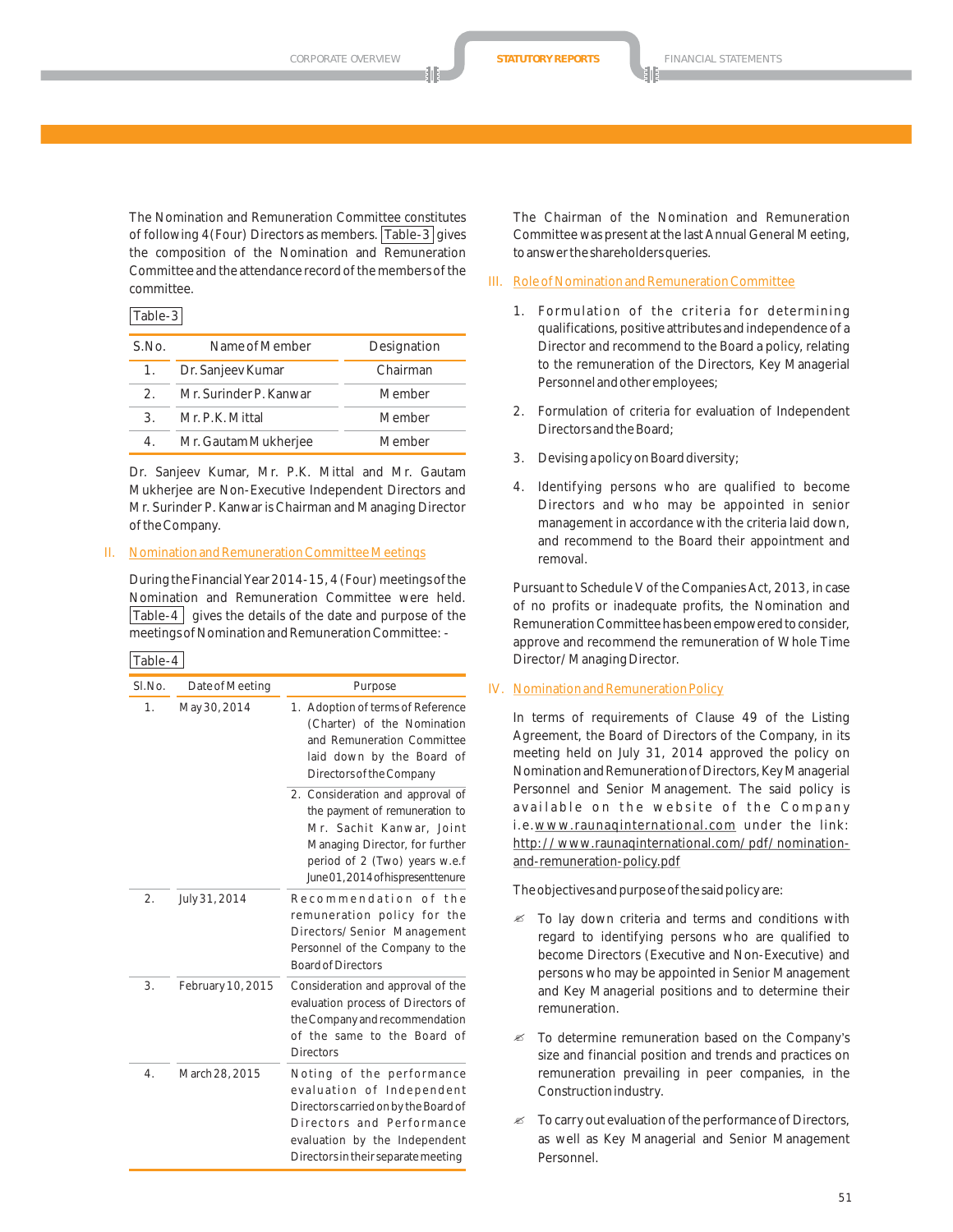- $\mathscr{\mathscr{E}}$  To provide them reward linked directly to their effort, performance, dedication and achievement relating to the Company's operations.
- $\mathscr Z$  To retain, motivate and promote talent and to ensure long term sustainability of talented managerial persons and create competitive advantage.

While deciding the remuneration for Directors, Key Managerial Personnel and other employees, the Board and the Nomination and Remuneration Committee takes into consideration the performance of the Company, the current trends in the industry, the qualification of the appointee(s), positive attributes, their independence, expertise, past performance and other relevant factors. The Board/Committee regularly keeps track of the market trends in terms of compensation levels and practices in relevant industries. This information is used to review the Company's remuneration policy from time to time.

#### V. Policy on Board Diversity

The Nomination and Remuneration Committee formed the policy on Board Diversity to provide for having a broad experience and diversity on the Board. The said policy is a part of Nomination and Remuneration Policy.

#### VI. Remuneration of Directors for 2014-15

| NON-EXECUTIVE DIRECTORS             |                          |                        |                                                         |                    |        |
|-------------------------------------|--------------------------|------------------------|---------------------------------------------------------|--------------------|--------|
| Name of Members                     |                          | Sitting Fees#          | Salaries and Perquisites                                |                    | Total  |
|                                     | <b>Board</b><br>Meetings | Committee<br>Meetings@ |                                                         |                    |        |
| Dr. Sanjeev Kumar                   | 0.56                     | 0.96                   | Nil                                                     |                    | 1.52   |
| Mr. V. K. Pargal                    | 0.56                     | 0.62                   | Nil                                                     |                    | 1.18   |
| Mr. P.K. Mittal                     | 0.56                     | 1.12                   | Nil                                                     |                    | 1.68   |
| Mr. Gautam Mukherjee                | 0.34                     | 0.11                   | Nil                                                     |                    | 0.45   |
| Mr. N.V. Sriniyasan                 | 0.45                     |                        | Nil                                                     |                    | 0.45   |
| Mr. Satya Prakash<br>Mangal         | 0.56                     | 0.73                   | Nil                                                     |                    | 1.29   |
| Ms. Seethalakshmi<br>Venkataraman\$ |                          |                        |                                                         |                    |        |
|                                     |                          |                        |                                                         | Sub-Total (A)      | 6.57   |
| <b>EXECUTIVE DIRECTORS</b>          |                          |                        |                                                         |                    |        |
| Mr. Surinder P. Kanwar              | Nil                      | Nil                    | • Salary                                                | $0.00 -$           | ##0.00 |
| Chairman and Managing<br>Director   |                          |                        | Contribution to<br>provident and<br>other funds (*)     |                    |        |
|                                     |                          |                        | · Monetary value of<br>perquisites $(**)$               |                    |        |
| Mr. SachitKanwar                    | Nil                      | Nil                    | * Salary and allowances                                 | 70.83              |        |
| Joint Managing Director             |                          |                        | • Contribution to<br>provident and other<br>funds $(*)$ | 16.28              |        |
|                                     |                          |                        | · Monetary Value of<br>perquisities (**)                | 9.58               | 96.69  |
|                                     |                          |                        |                                                         | Sub-Total (B)      | 96.69  |
|                                     |                          |                        |                                                         | <b>Grand Total</b> | 103.26 |

# Inclusive of Service Tax @ 12.36%

- @ Includes the amount of sitting fees paid for the separate meeting of Independent Directors.
- Excludes provision for gratuity which is determined on the basis of actuarial valuation done on an overall basis for the Company.
- \*\* Excludes provision for compensated absences which is made based on the actuarial valuation done on an overall basis for the Company.
- \$ Appointed w.e.f. March 28, 2015.
- ## Token remuneration of  $\bar{\tau}$ 1.00 per month.

There is no notice period or severance fee in respect of appointment of any of the above Managerial Personnel. Neither Mr. Surinder P. Kanwar nor Mr. Sachit Kanwar is entitled for any performance linked incentives and the Company does not have any Stock Option Scheme.

The Company has paid remuneration to the Non-Executive Independent by way of sitting fees at the rate of  $\overline{\mathfrak{c}}$  10,000/for attending each meeting of the Board and Audit Committee and  $\overline{\xi}$  5,000/- for other Committees of the Board of Directors of the Company.

#### VI. Performance Evaluation

 $(\overline{\tau}$ In lacs)

The Nomination and Remuneration Committee in its meeting held on February 10, 2015, laid down the criteria of evaluation process of Independent Directors of the Company. The criteria for performance evaluation covers the area relevant to their role as Independent Directors in Company.

The Board of Directors in its meeting held on March 28, 2015 evaluated the performance of Independent Directors.

During the Financial Year 2014-15, a separate meeting of the Independent Directors of the Company was held on March 28, 2015. The Independent Directors in their separate meeting:

- i. reviewed the performance of Non-Independent Directors and the Board as a whole;
- ii. reviewed the performance of the Chairperson of the Company, taking into account the views of executive directors and non-executive directors;
- iii. assessed the quality, quantity and timeliness of flow of information between the Company management and the Board that is necessary for the Board to effectively and reasonably perform their duties.

#### C. Stakeholders' Relationship Committee

In terms of provisions of Section 178(5), 178(6) of the Companies Act, 2013 read with Clause 49 of the Listing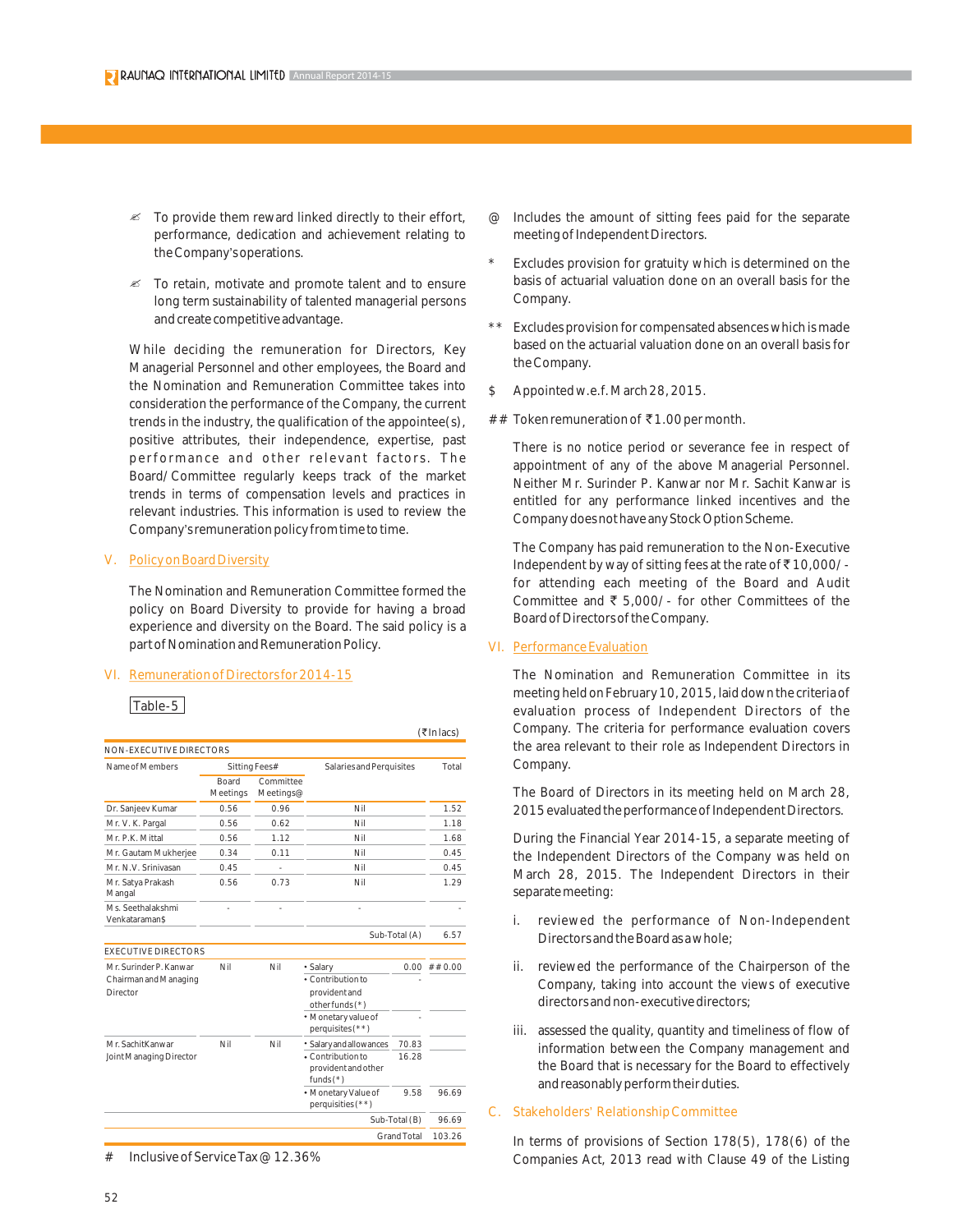Agreement, the Board of Directors in its meeting held on May 30, 2014 changed the nomenclature of the erstwhile "Shareholders'/Investors' Grievance Committee " to "Stakeholders' Relationship Committee" with the revised terms of reference.

The Stakeholders' Relationship Committee has been empowered to consider and resolve the grievances of shareholders of the Company including complaints related to transfer of shares, non-receipt of balance sheet, nonreceipt of declared dividends and other miscellaneous complaints. The said Committee is also authorised to effect transfers/transmissions of Equity Shares/Debentures and other securities and also to issue Duplicate Share Certificates and other securities and matters related or incidental thereto.

The  $Table-6$  gives the composition of the Stakeholders' Relationship Committee and the attendance record of Members of the Stakeholders' Relationship Committee (erstwhile Shareholders'/Investors' Grievance Committee):

## Table-6

| S.<br>No.     | Name of Member            | Designation | No. of meetings<br>Held/Attended |
|---------------|---------------------------|-------------|----------------------------------|
|               | Mr. P.K. Mittal           | Chairman    | 1/1                              |
| $\mathcal{P}$ | Mr. Surinder<br>P. Kanwar | Member      | 1/1                              |
|               | Mr. Sachit Kanwar         | Member      | 1/1                              |

Mr. P.K. Mittal is Non-Executive Independent Director, Mr. Surinder P. Kanwar is Chairman & Managing Director and Mr. Sachit Kanwar is Joint Managing Director of the Company.

#### I. Stakeholders' Relationship Committee Meetings

During the Financial Year 2014-15, the Committee met 1(One) time on May 30, 2014 and the Committee took note of status of requests received from shareholders for Dematerialisation, Rematerialisation, Transfers and Transmissions of shares as on March 31, 2014.

#### II. Sub-Committee

In order to have speedy disposal of the Shareholders'/ Investors' requests for transfer and transmission, a Sub-Committee consisting of the following Directors/Officers of the Company is in place for effecting transfer/ transmission/split/consolidation of shares.

The Sub-Committee has also been empowered to approve the issue of Duplicate Share Certificates representing upto 500 Equity shares of the Company in lieu of those which are reported to be lost/misplaced by the shareholders upon the execution of the requisite Indemnity and other related documents.

- a. Mr. Surinder P. Kanwar, Chairman and Managing Director
- b. Mr. Sachit Kanwar, Joint Managing Director
- c. Mr. Shalesh Kumar, Chief Financial Officer
- d. Mr. Kaushal Narula, Company Secretary

Any two of the above are authorised to consider and approve the transfer/transmission/split/consolidation of shares and to approve the issue of Duplicate Share Certificate(s) representing upto 500 Equity Shares of the Company. The Sub-Committee is attending to above said formalities at least once in a fortnight.

#### III. Status of Investor Complaints/Requests

| No. of Complaints received during Financial Year<br>2014-15 | Nil |
|-------------------------------------------------------------|-----|
| No. of Complaints resolved to the satisfaction of           | Nil |
| stakeholders during Financial Year 2014-15                  |     |

No. of Pending requests for share transfers, transmissions, dematerialisations, rematerialisations as on March 31, 2015

| <b>Particulars</b>                         | No of<br>Requests | No. of<br>Securities |  |
|--------------------------------------------|-------------------|----------------------|--|
| <b>Transfers and Transmissions</b>         | Nil               | Nil                  |  |
| Dematerialisation and<br>Rematerialisation | Nil               | Nil                  |  |

D. Corporate Social Responsibility Committee ("CSR Committee")

#### I. Constitution and Composition

The Corporate Social Responsibility Committee ("CSR Committee") of the Board of Directors of the Company had been constituted by the Board on May 30, 2014 as required under the provisions of the Companies Act, 2013.

The terms of reference of the CSR Committee are as follows:

- (a) formulate and recommend to the Board, a Corporate Social Responsibility Policy which shall indicate the activities to be undertaken by the Company;
- (b) recommend the amount of expenditure to be incurred on the activities referred to in clause (a); and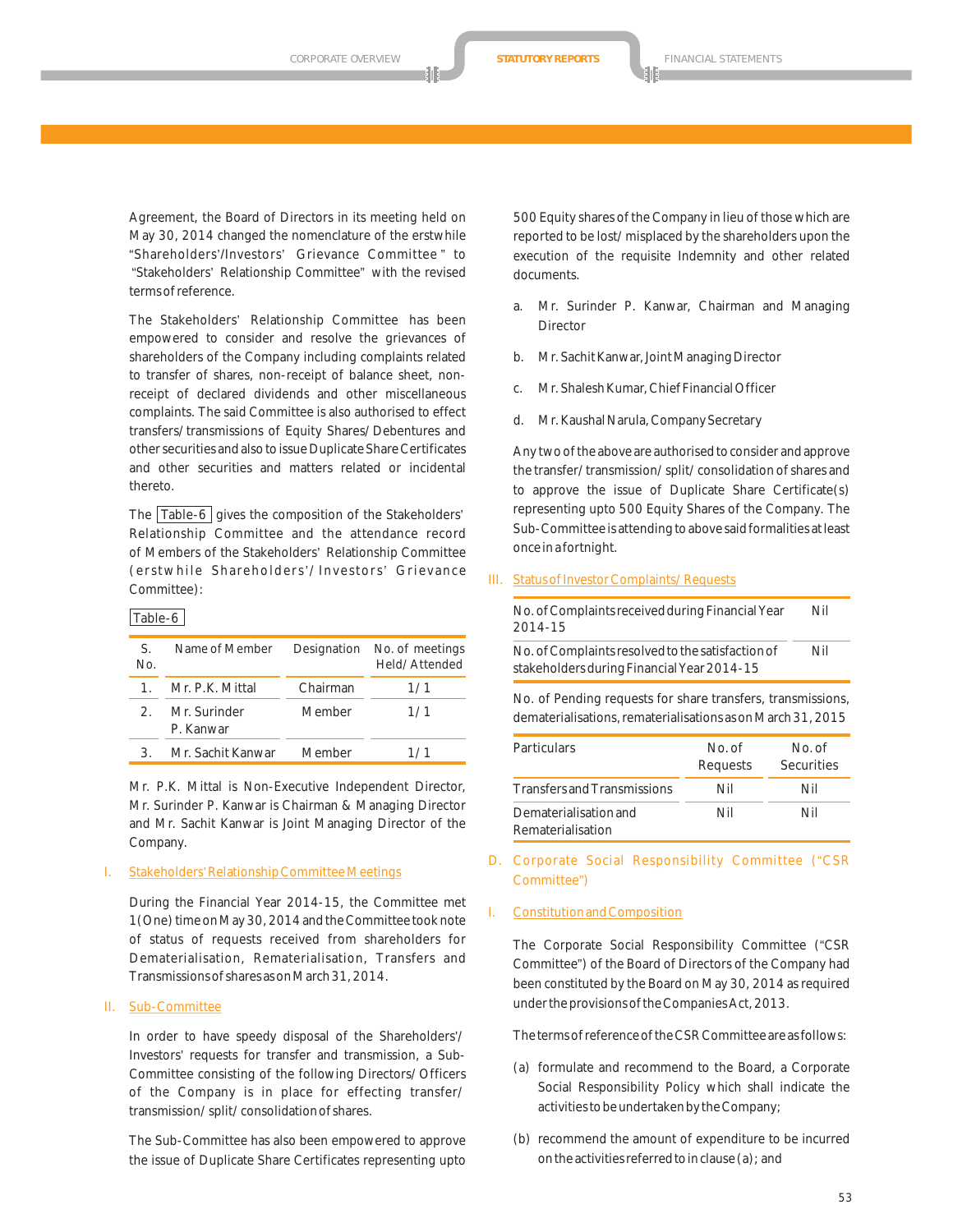(c) monitor the Corporate Social Responsibility Policy of the Company from time to time.

The  $\vert$  Table-7 gives the composition of the CSR Committee and the attendance record of Members of the CSR Committee:

## Table-7

| S.<br>No.     | Name of Member              | Designation | No. of meetings<br>Held/Attended |
|---------------|-----------------------------|-------------|----------------------------------|
| $\mathbf 1$ . | Mr. Surinder<br>P. Kanwar   | Chairman    | 2/2                              |
| 2.            | Mr. Sachit Kanwar           | Member      | 2/2                              |
| 3.            | Mr. P.K. Mittal             | Member      | 2/2                              |
| 4.            | Mr. Satya Prakash<br>Mangal | Member      | 2/2                              |

Mr. Surinder P. Kanwar is Chairman and Managing Director, Mr. Sachit Kanwar is Joint Managing Director and Mr. P.K. Mittal and Mr. Satya Prakash Mangal are the Non-Executive Independent Directors of the Company.

#### II. CSR Committee Meetings

During the Financial Year 2014-15, 2(Two)meetings of the CSR Committee were held.  $\sqrt{T_{\text{able}}-8}$  gives the details of the date and purpose of the meetings of CSR Committee: -

Table-8

| SI.No.         | Date of Meeting | Purpose                                                                                                                                                                                                                               |
|----------------|-----------------|---------------------------------------------------------------------------------------------------------------------------------------------------------------------------------------------------------------------------------------|
| $\mathbf{1}$ . | July 31, 2014   | Recommendation of the Corporate<br>Social Responsibility Policy (CSR<br>Policy) to the Board of Directors                                                                                                                             |
| 2.             | March 28, 2015  | Consideration and approval of<br>spending on Corporate Social<br>Responsibility (CSR) activities in<br>terms of Section 135 of the<br>Companies Act, 2013 read with<br>the Companies (Corporate Social<br>Responsibility Rules), 2014 |

#### E. Finance Committee

The Finance Committee of the Board of Directors of the Company is in existence which has been empowered to take care of the financing and other day to day requirements of the Company. The said Committee is authorised to borrow monies, make loans, issue shares etc. and matters related or incidental thereto.

The Table-9 gives the composition of the Finance Committee:

#### Table-9

| S.No.                       | Name of Member         | Designation |
|-----------------------------|------------------------|-------------|
| 1                           | Mr. P.K. Mittal        | Chairman    |
| $\mathcal{P}$               | Mr. Surinder P. Kanwar | Member      |
| $\mathcal{B}_{\mathcal{A}}$ | Mr. Sachit Kanwar      | Member      |
| 4.                          | Dr. Sanjeev Kumar      | Member      |

Mr. P.K. Mittal and Dr. Sanjeev Kumar are the Non-Executive Independent Directors, Mr. Surinder P. Kanwar is Chairman & Managing Director and Mr. Sachit Kanwar is Joint Managing Director of the Company.

During the Financial Year 2014-15, the Committee met 2 (Two) times on October 08, 2014 and December 16, 2014 respectively and considered the matters as aforesaid in the normal course of business.

#### 4. Subsidiary Companies

Your Company has a 100% wholly owned subsidiary Xlerate Driveline India Limited (XDIL).

In terms of Clause 49(V) of the Listing Agreement, XDIL is "material non-listed Indian subsidiary Company" of the Company in the preceding financial year 2013-14.

The Company has complied with the following requirements mandated in Clause 49(V) of the Listing Agreements.

- 1. Dr. Sanjeev Kumar and Mr. V.K. Pargal, Non-Executive Independent Directors of the Company are also the Non-Executive Independent Directors on the Board of Xlerate Driveline India Limited (XDIL).
- 2. The Audit Committee periodically reviews the financial statements, in particular, the investments made by Xlerate Driveline India Limited (XDIL).
- 3. The minutes of the Board Meetings of Xlerate Driveline India Limited (XDIL) are placed before the Board. The management periodically notifies to the Board of all significant transactions and arrangements entered into by the Xlerate Driveline India Limited (XDIL).
- 4. The Company has formulated a policy on material subsidiary(ies) in accordance with the revised Clause 49 of the Listing Agreements effective from October 01, 2014. The said policy has been posted on the website of the Company i.e. www.raunaqinternational.com under the link:http://www.raunaqinternational.com/pdf/ policy-on-material-subsidiary.pdf.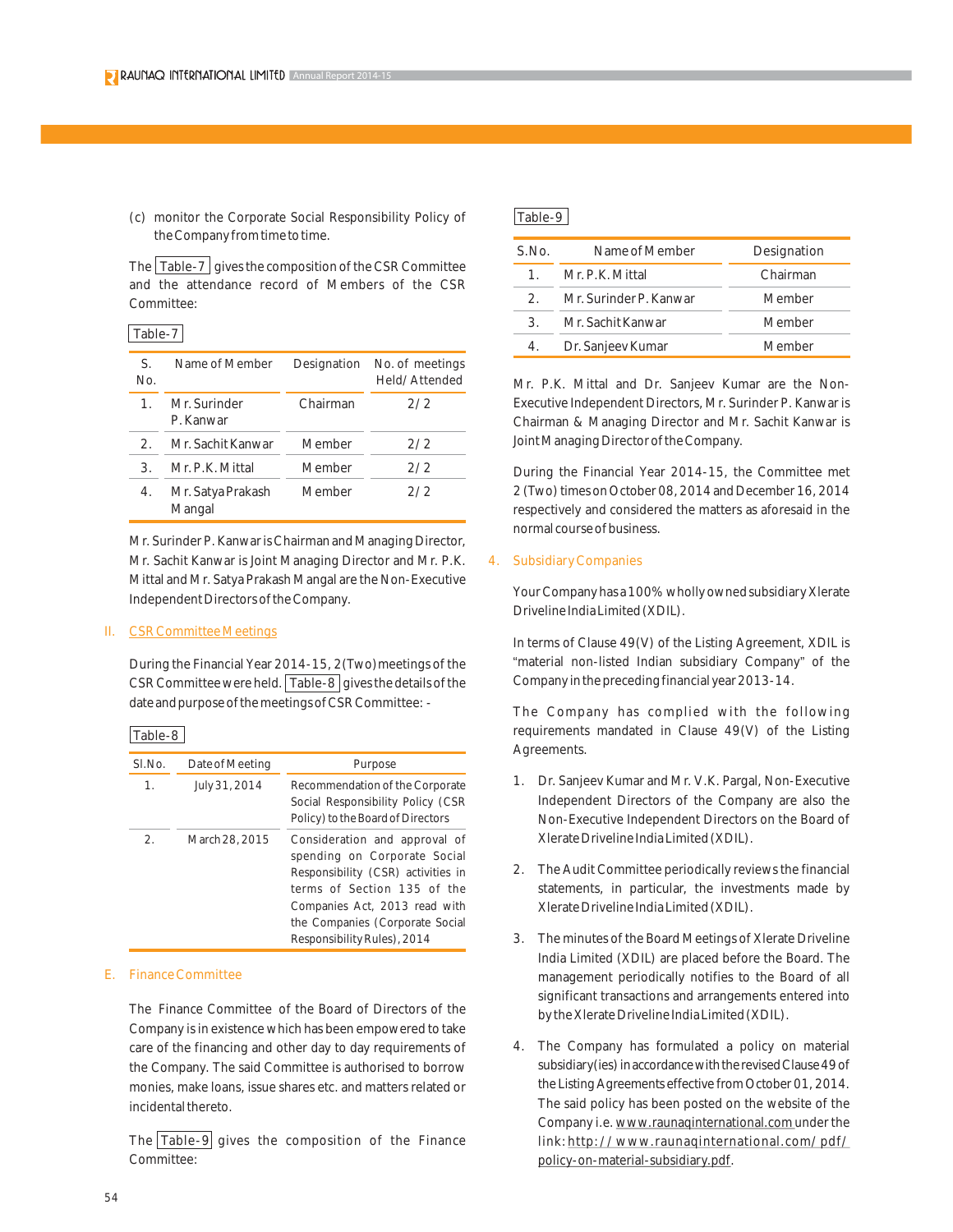"Significant Transaction or Arrangement" shall mean any individual transaction or arrangement that exceeds or is likely to exceed 10% of the total revenues or total expenses or total assets or total liabilities, as the case may be, of the material unlisted subsidiary for the immediately preceding accounting year.

### 5. COMPLIANCE OFFICER

Mr. Kaushal Narula, Company Secretary is the Compliance Officer of the Company.

#### 6. DIRECTORS

During the financial year 2014-15, the members of the Company at their Annual General Meeting held on August 29, 2014 approved the appointment of Mr. V.K. Pargal and Mr. Satya Prakash Mangal as Non Executive Independent Directors in terms of Section 149 of the Companies Act, 2013 for a period of 5 (Five) Years upto the conclusion of the 54<sup>th</sup> Annual General Meeting (AGM) of the Company in the Calendar year 2019.

#### Re-Appointment of existing Non-Executive Rotational **Directors**

In accordance with the provisions of the Act and the Articles of Association of the Company, Dr. Sanjeev Kumar and Mr. Gautam Mukherjee, Directors retire by rotation at the ensuing Annual General Meeting.

Therefore, in terms of Section 149 of the Companies Act, 2013, it has been proposed to appoint Dr. Sanjeev Kumar and Mr. Gautam Mukherjee as Non Executive Independent Directors at the ensuing Annual General Meeting (AGM) of the Company for a period of 5 (Five) Years upto the conclusion of the 55<sup>th</sup> Annual General Meeting (AGM) of the Company in the Calendar year 2020.

The Board of Directors of the Company appointed Ms. Seethalakshmi Venkataraman as Additional Director (Woman Director) on March 28, 2015 till the conclusion of forthcoming Annual General Meeting.

Therefore, in terms of Section 149 of the Companies Act, 2013, it has been proposed to appoint Ms. Seethalakshmi Venkataraman as Non Executive Independent Director for a period of 5 (Five) Years upto the conclusion of the 55<sup>th</sup> Annual General Meeting (AGM) of the Company in the Calendar year 2020 at the ensuing AGM of the Company.

As required under Clause 49 of the Listing Agreements, the information or details pertaining to the Directors seeking appointment/re-appointment in the ensuing Annual General Meeting are furnished below.

The  $\vert$  Table-10  $\vert$  gives the information pertaining to the Non-Executive Independent Directors who are to be appointed in terms of the provisions of the Section 149 of Companies Act, 2013 in the forthcoming Annual General Meeting:

#### Table-10

### S.No. Particulars of Directors

1 Dr. Sanjeev Kumar, Director Brief Resume: Dr. Sanjeev Kumar, aged 56 years is a Non-Executive Independent Director of the Company since May 25, 2006. He is a Post Graduate in Commerce, Ph.D., LL.B., and PGDIPRL. He is also the fellow member of Institute of Company Secretaries of India and Institute of Cost and Works Accountants of India . He has over 30 years of experience in corporate and economic laws, corporate finance, accounts, costing, budgeting, MIS, systems, corporate affairs, merchant banking, mutual fundsetc.HeistheChairmanofAuditCommitteeand Nomination and Remuneration Committee and a memberofFinanceCommitteeoftheCompany.

As on March 31, 2015, he does not hold any Share in the Company.

- 2 Mr. Gautam Mukherjee, Director
- Brief Resume: Mr. Gautam Mukherjee, aged 58 years is a Non-Executive Director of the Company since March 23, 2009. He is a Graduate from Punjab University, Chandigarh. He has a vast experience in the field of banking as he worked with SBI, ICICI Bank & ING Vysya Bank. He also worked closely with Government of India agencies for promotion of awareness of futures trading among farmers as a tool for price discovery mechanism of food grains.

He is the member of Nomination and Remuneration Committeeof Raunaq International Limited.

As on March 31, 2015, he does not hold any Share in the Company.

3. Ms. Seethalakshmi Venkataraman, Director

Ms. Seethalakshmi Venkataraman has been appointed as an Additional director of the Company w.e.f March 28, 2015 till the conclusion of the next Annual General Meeting.

Brief Resume: Ms. Seethalakshmi Venkataraman, aged 72 years has done Masters in Economics from the University of Delhi. She was a research associate with All India Management Association and Faculty Research Associate in Indian Institute of Management, Ahmedabad. She has also researched on Introduction of Management Education in India (a Ford Foundation project). She has also worked as Senior Manager (HRD) with NTPC Limited for over 20 years and also worked on Non Profit Management Modules for a project for Getty Foundation, USA. She was a Member Secretary with Sanskrit Foundation, New Delhi.

As on March 31, 2015, she does not hold any Share in the Company.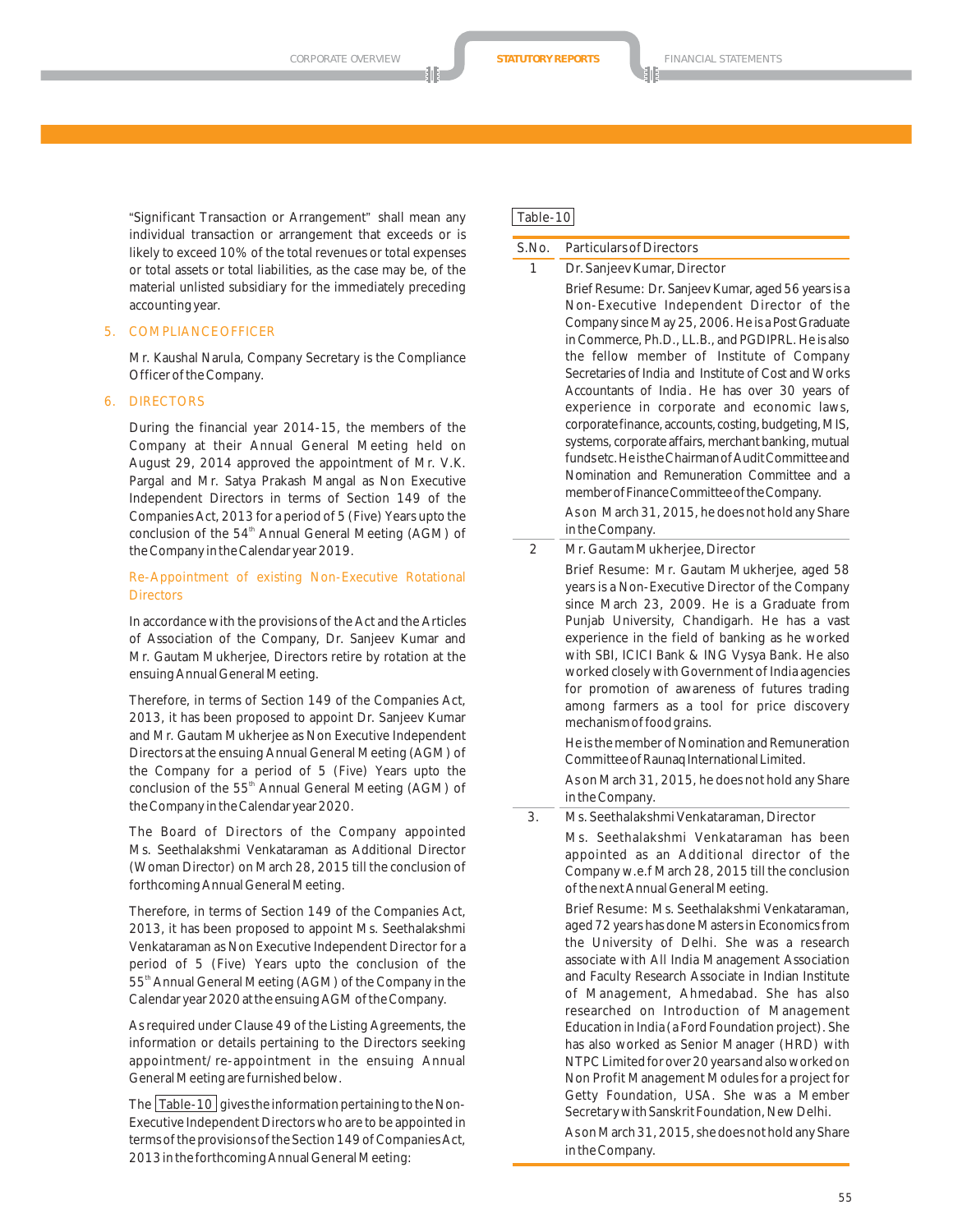#### 7. GENERAL BODY MEETINGS

The last three Annual General Meetings of the Company were held as detailed below:

Annual General Meetings

#### Table-11

| Financial<br>Year | Venue                                                                                                  | Date<br>& Time          | Special Resolution(s)<br>Passed                                                                                                                                                                    |
|-------------------|--------------------------------------------------------------------------------------------------------|-------------------------|----------------------------------------------------------------------------------------------------------------------------------------------------------------------------------------------------|
| 2013-2014         | <b>HUDA Convention</b><br>Centre, Sector-12,<br>Faridabad-121007<br>(Haryana)                          | 29.08.2014<br>11.30A.M. | Yes<br>1. Consideration and<br>approval of the                                                                                                                                                     |
|                   |                                                                                                        |                         | payment<br>o f<br>remuneration to<br>Mr. Sachit Kanwar.<br>Joint Managing<br>Director of the<br>Company, for<br>further period of<br>2(Two) Years w.e.f<br>1st June, 2014 of his<br>present tenure |
|                   |                                                                                                        |                         | 2. Consideration and<br>approval of increase<br>in borrowing<br>powers of the<br>Company                                                                                                           |
| 2012-2013         | <b>HUDA Convention</b><br>Centre, Sector-12,<br>Faridabad-121007<br>(Haryana)                          | 30.07.2013<br>11.30A.M. | No                                                                                                                                                                                                 |
| 2011-2012         | <b>Faridabad Industries</b><br>Association, FIA<br>House, Bata Chowk,<br>Faridabad-121001<br>(Haryana) | 25.07.2012<br>11.30A.M. | No                                                                                                                                                                                                 |

#### Extra- ordinary General Meetings

No Extraordinary General Meeting of the Company was held during the Financial Year ended March 31, 2015.

#### Postal Ballot

During the Financial Year 2014-15, the Company has obtained the approval of its members through Postal Ballot (including voting by electronic means) in accordance with the procedure prescribed in terms of Section 110 of the Companies Act, 2013 read with Rule 22 of the Companies (Management and Administration) Rules, 2014 on following resolutions:

- 1. Consideration and approval of the alteration of articles of association of the Company in terms of section 14 of the Companies Act, 2013
- 2. Creation of charge on the Movable and Immovable properties of the Company, both present and future, in respect of borrowings u/s 180(1)(a) of the Companies Act, 2013

Mr. Anant Kumar Jha, Proprietor, M/s A.K. Jha & Associates, Company Secretaries, New Delhi, was appointed as the Scrutinizer by the Board to conduct the said Postal Ballot Process in fair and transparent manner.

The results of voting, conducted through Postal Ballot (including voting by electronic means) for passing of the Special Resolution(s), had been announced by the Chairman and Managing Director on April 06, 2015 and the same is reproduced here:

Resolution No. 1: To consider and approve Alteration of Articles of Association (AOA) of the Company in terms of Section 14 of the Companies Act, 2013.

| Promoter/<br>Public             | No. of<br>Shares held | No. of<br>Votes Polled | % of Votes<br>Polledon<br>outstanding<br>shares | No. of<br>Votes - in<br>favour | No. of<br>Votes - against | % of Votes<br>in favour on<br>votes polled | % of Votes<br>against on<br>votes polled |
|---------------------------------|-----------------------|------------------------|-------------------------------------------------|--------------------------------|---------------------------|--------------------------------------------|------------------------------------------|
|                                 | (1)                   | (2)                    | $(3)=[(2)/(1)]$<br>$*100$                       | (4)                            | (5)                       | $(6)=[(4)/(2)]$<br>$*100$                  | $(7)=[(5)/(2)]$<br>$*100$                |
| Promoter and<br>Promoter Group  | 2247955               | 2228020                | 99.11                                           | 2228020                        | $\Omega$                  | 100.00                                     | 0.00                                     |
| Public Institutional<br>holders | $\Omega$              | $\Omega$               | 0.00                                            | $\Omega$                       | $\Omega$                  | 0.00                                       | 0.00                                     |
| Public Others                   | 1095288               | 7012                   | 0.64                                            | 6817                           | 195                       | 97.22                                      | 2.78                                     |
| Total                           | 3343243               | 2235032                | 66.85                                           | 2234837                        | 195                       | 99.99                                      | 0.01                                     |

Type of Resolution: (Special)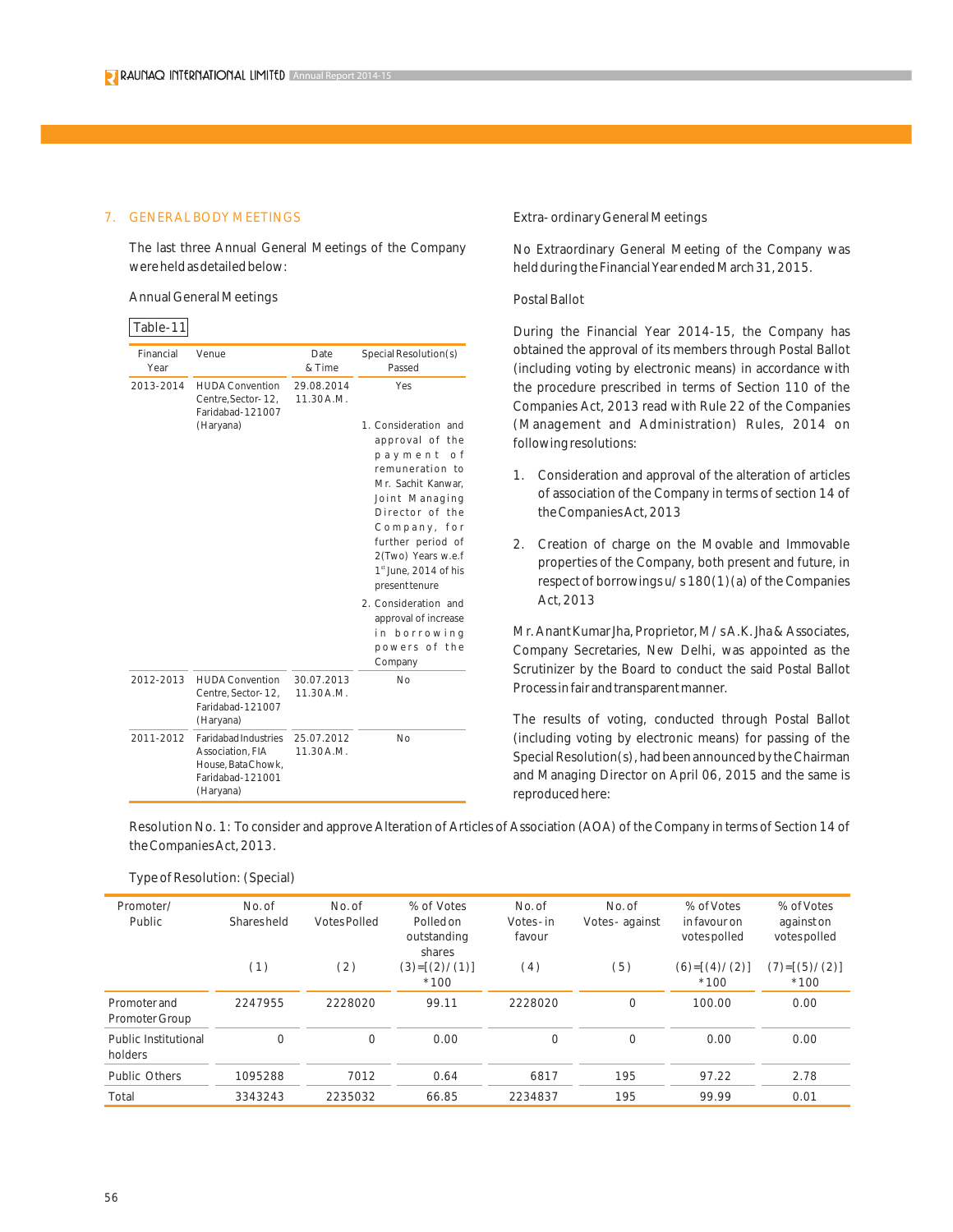Resolution No.2: Creation of charge on the movable and immovable properties of the Company, both present and future, in respect of Borrowings under Section 180(1)(a) of the Companies Act, 2013.

Type of Resolution: (Special)

| Promoter/<br>Public             | No. of<br>Shares held | No. of<br><b>Votes Polled</b> | % of Votes<br>Polledon<br>outstanding<br>shares | No. of<br>Votes-in<br>favour | No. of<br>Votes - against | % of Votes<br>in favour on<br>votes polled | % of Votes<br>againston<br>votes polled |
|---------------------------------|-----------------------|-------------------------------|-------------------------------------------------|------------------------------|---------------------------|--------------------------------------------|-----------------------------------------|
|                                 | (1)                   | (2)                           | $(3)=[(2)/(1)]$<br>$*100$                       | (4)                          | (5)                       | $(6)=[(4)/(2)]$<br>$*100$                  | $(7)=[(5)/(2)]$<br>$*100$               |
| Promoter and<br>Promoter Group  | 2247955               | 2228020                       | 99.11                                           | 2228020                      | $\Omega$                  | 100.00                                     | 0.00                                    |
| Public Institutional<br>holders | $\Omega$              | $\Omega$                      | 0.00                                            | 0                            | $\Omega$                  | 0.00                                       | 0.00                                    |
| Public Others                   | 1095288               | 6817                          | 0.62                                            | 6817                         | 0                         | 100.00                                     | 0.00                                    |
| Total                           | 3343243               | 2234837                       | 66.85                                           | 2234837                      | $\Omega$                  | 100.00                                     | 0.00                                    |

#### 8. DISCLOSURES

#### A. Related Party Transactions

During the year 2014-15, there were no:-

- i. Material individual transactions with related parties which are not in the normal course of business.
- ii. Material individual transactions with related parties or others, which are not on arm's length basis.

The statements in summary form of transactions with Related Parties in the ordinary course of business are placed periodically before the Audit Committee for its consideration and approval. All disclosures related to financial and commercial transactions where Directors are interested are provided to the Board and the interested Directors do not participate in the discussion nor do they vote on such matters. The details of the Related Party Transactions during the year are given in the Notes forming part of financial statements.

Further, the Company has formulated a policy on materiality of Related Party Transactions in accordance with the Clause 49 of the Listing Agreements. The policy of the Company on dealing with Related Party Transactions effective from October 01, 2014 is available on the website of the Company i.e. www.raunaqinternational.com.

#### B. Disclosure of Accounting Treatment in preparation of Financial Statements

Raunaq International Limited has followed the guidelines of Accounting Standards as mandated by the Central Government in preparation of its financial statements.

#### C. Risk Management Framework

The Company has in place mechanisms to inform Board Members about the risk assessment and minimization procedures and periodical review to ensure that executive management controls risk by means of a properly defined framework.

A detailed note on Risk Management is given in the Management Discussion and Analysis section forming part of the Board's Report.

#### D. Management

Management Discussion and Analysis forms part of the Annual Report to the Shareholders for the Financial Year 2014-15.

#### E. Compliance by the Company

There were no instances of any non compliance by the Company nor any penalties, strictures imposed on the Company by Stock Exchanges or SEBI or any other Statutory Authority on any matter related to the Capital Markets, during the last three years.

#### F. Whistle Blower Policy/ Vigil Mechanism

The Whistle Blower policy/Vigil Mechanism of the Company has been modified as per Clause 49 of the Listing Agreement and Section 177 of the Companies Act, 2013 in the Board Meeting held on 30<sup>th</sup> May, 2014. The policy provides a channel to the employees and Directors to report to the management concerns about unethical behavior, actual or suspected fraud or violation of the Codes of conduct or policy. The mechanism of policy provides for adequate safeguards against victimization of employees and Directors to avail of the mechanism and also provide for direct access to the Chairman of the Audit Committee in exceptional cases. The said policy has been communicated to all the personnel of the Company and is available on the website of the Company i.e. www.raunaqinternational.com.

During the year, no unethical behavior has been reported. Further, the Company has not denied any personnel access to the Audit Committee and it will provide protection to Whistle Blower, if any, from adverse personnel action.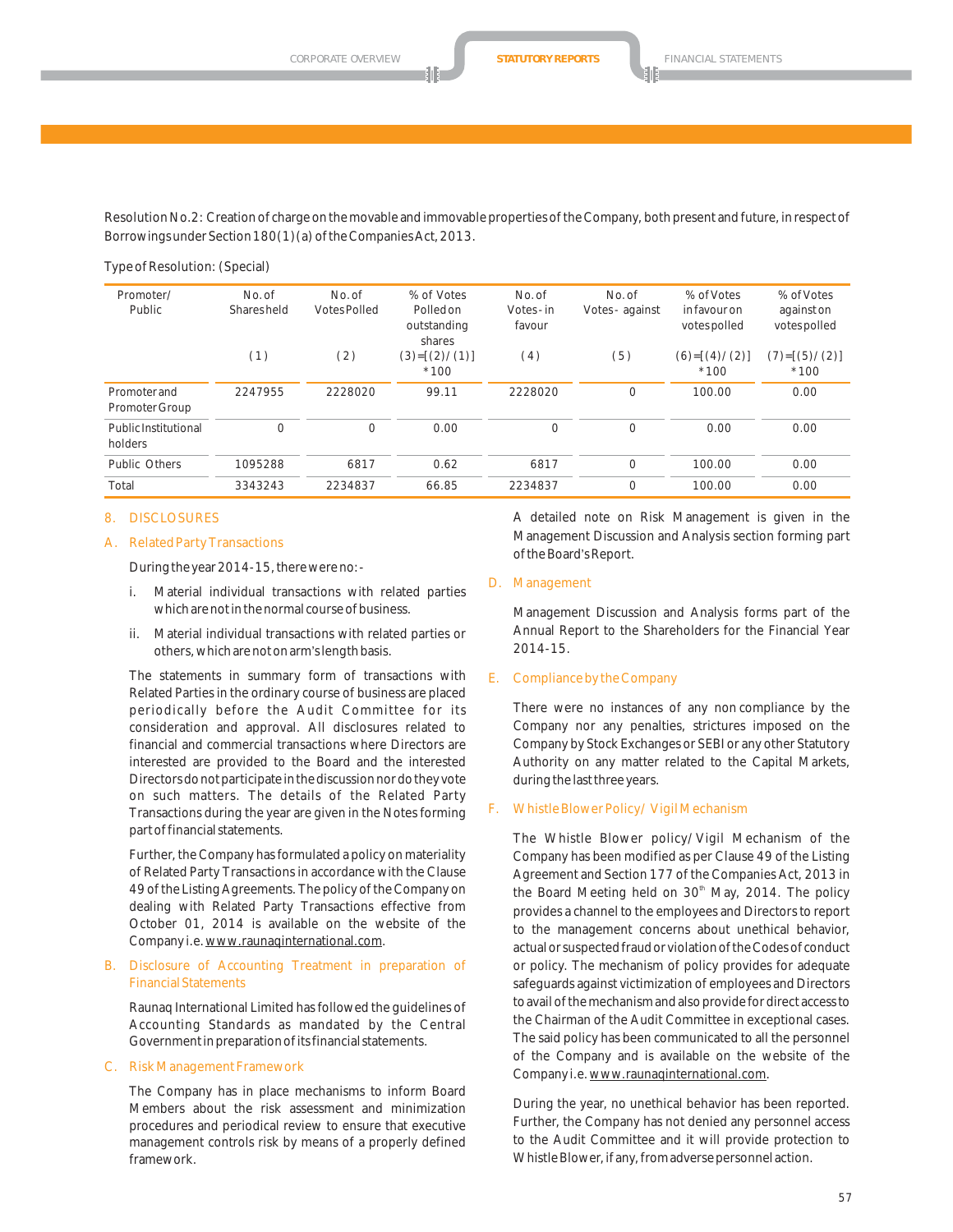## G. CEO/CFO certification

Certificate from Mr. Surinder P. Kanwar, Chairman and Managing Director and Mr. Shalesh Kumar, Chief Financial Officer in terms of Clause 49 (IX) of the Listing Agreements with the Stock Exchanges for the Financial Year ended March 31, 2015 was placed before the Board of Directors of the Company in its meeting held on May 30, 2015.

## H. Code of Conduct and Corporate Ethics

## **Ex Code of Business Conduct and Ethics**

Raunaq International Limited believes that Good Corporate Governance is the key to the Conduct of Company's Business in a transparent, reliable and vibrant manner. It is of paramount importance for any Company to create an atmosphere of faith, integrity, accountability, responsibility and financial stability by adhering to commitment, ethical business conduct, a high degree of transparency thereby unlocking the individual intellectual capabilities and enabling its Board of Directors to conduct its duties under a moral authority, which ultimately leads to enhance legitimate needs and value of the stake holders. A copy of this code has been posted at Company's official website i.e. www.raunaqinternational.com

## Code of Conduct for Prevention of Insider Trading

The Company has a comprehensive Code of Conduct for its Management, Staff and Directors for prevention of Insider Trading in compliance with SEBI (Prohibition of Insider Trading) Regulations, 2015. The code lays down the guidelines and procedures to be followed and disclosures to be made while dealing with the Shares of the Company and cautioning them on the consequences of non compliances. The pieces of the price sensitive information are disseminated to the Stock Exchanges timely, adequately and promptly on continuous basis for prevention of Insider Trading. The Company Secretary has been appointed as Compliance Officer and is responsible for adherence to Code for prevention of Insider Trading. A copy of same has been posted at the official website of the Company i.e. www.raunaqinternational.com.

## I. Legal Compliance Reporting

The Board of Directors reviews in detail, on a quarterly basis, the reports of compliance to all applicable laws and regulations. The Company has developed a very comprehensive Legal compliance manual, which drills down from the Senior Management Personnel to the executivelevel person (who is primarily responsible for compliance) within the Company. Any non-compliance is seriously taken up by the Board, with fixation of accountability and reporting of steps taken for rectification of non-compliance.

#### **Mandatory Requirements**

The Company has complied with all the mandatory requirements of Clause 49 of Listing Agreement entered into with Stock Exchanges. Details of compliances are given below:

#### Table-12

|       | Particulars                                                                | Clause of<br>Listing<br>Agreement | Compliance<br>status |
|-------|----------------------------------------------------------------------------|-----------------------------------|----------------------|
| Η.    | <b>Board of Directors</b>                                                  | 49(II)                            | Yes                  |
| (A)   | Composition of Board                                                       | 49(IIA)                           | Yes                  |
| (B)   | Independent Directors                                                      | 49(IIB)                           | Yes                  |
| (C)   | Non-executive Directors<br>compensation & disclosures                      | 49(IIC)                           | Yes                  |
| (D)   | Other provisions as to Board<br>and Committees                             | 49(IID)                           | Yes                  |
| (E)   | Code of Conduct                                                            | 49(IIE)                           | Yes                  |
| (F)   | Whistle Blower Policy                                                      | 49(IIF)                           | Yes                  |
| III.  | Audit Committee                                                            | 49(III)                           | Yes                  |
| (A)   | Qualified and independent<br><b>Audit Committee</b>                        | 49(IIIA)                          | Yes                  |
| (B)   | Meeting of Audit Committee                                                 | 49(IIIB)                          | Yes                  |
| (C)   | Powers of Audit Committee                                                  | 49(IIIC)                          | Yes                  |
| (D)   | Role of Audit Committee                                                    | 49(IIID)                          | Yes                  |
| (E)   | Review of information by<br><b>Audit Committee</b>                         | 49(IIIE)                          | Yes                  |
| IV.   | Nomination and Remuneration<br>Committee                                   | 49(IV)                            | Yes                  |
| V.    | <b>Subsidiary Companies</b>                                                | 49(V)                             | Yes                  |
| VI.   | Risk Management                                                            | 49(VI)                            | Yes                  |
| VII.  | Related Party Transaction                                                  | 49(VII)                           | Yes                  |
| VIII. | <b>Disclosures</b>                                                         | 49(VIII)                          | Yes                  |
| (A)   | Related party transaction                                                  | 49(VIIIA)                         | Yes                  |
| (B)   | Disclosure of accounting<br>treatment                                      | 49(VIIIB)                         | N.A.                 |
| (C)   | <b>Remuneration of Directors</b>                                           | 49(VIIIC)                         | Yes                  |
| (D)   | Management                                                                 | 49(VIIID)                         | Yes                  |
| (E)   | Shareholders                                                               | 49(VIIIE)                         | Yes                  |
| (F)   | Proceeds from public issues,<br>rights issue, preferential<br>issues, etc. | 49(VIIIF)                         | N.A.                 |
| IX.   | CEO/CFO Certification                                                      | 49(IX)                            | Yes                  |
| Χ.    | Report on Corporate<br>Governance                                          | 49(X)                             | Yes                  |
| XI.   | Compliance                                                                 | 49(XI)                            | Yes                  |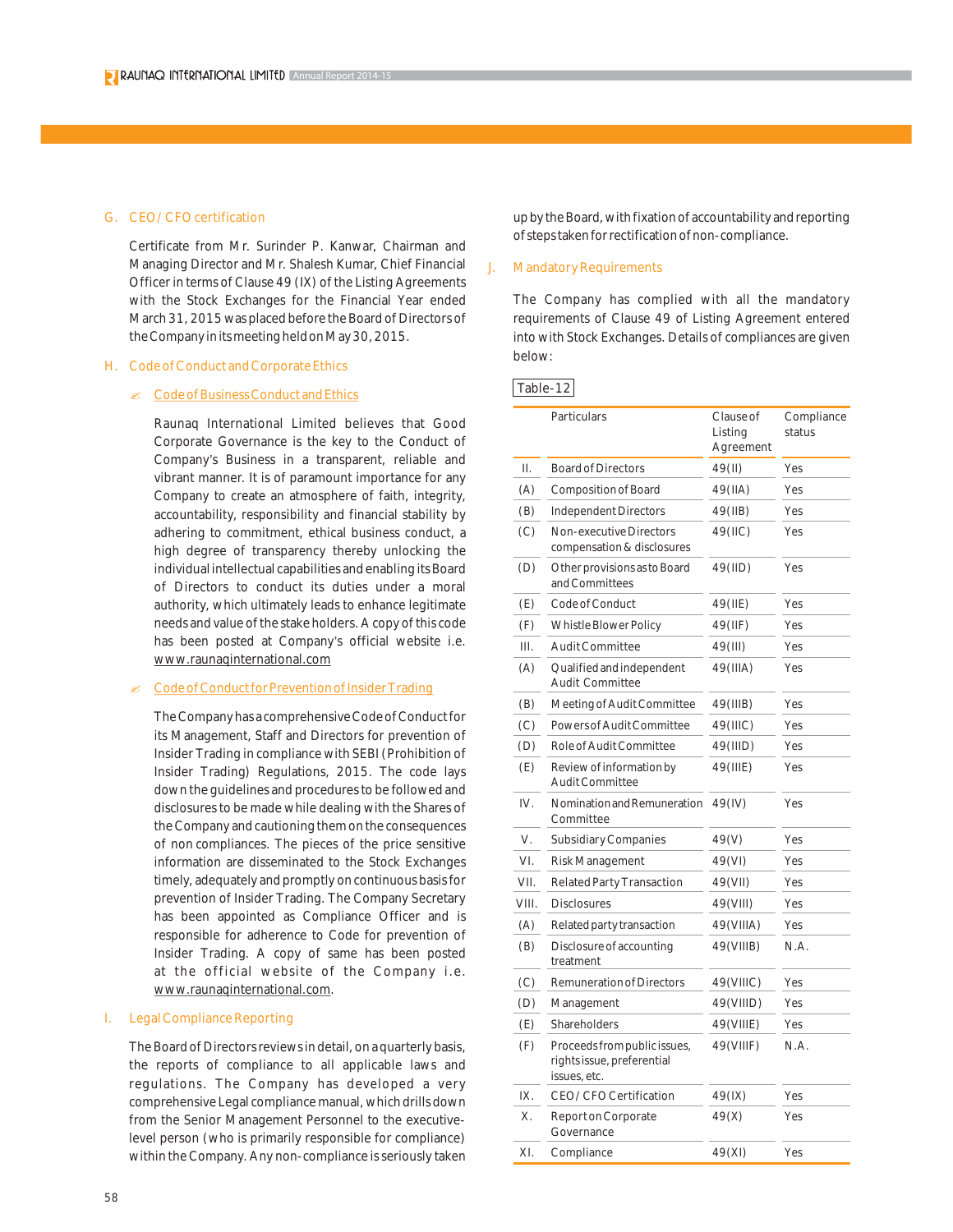#### K. Non-Mandatory Requirements

The Company has set up a Finance Committee, details whereof are given in the Board Committee section of this report.

#### L. Means of Communication

The Quarterly, Half Yearly and Annual Financial Results during the year were published by the Company as under:

#### Table-13

| <b>Financial Results</b>                                    | Name(s) Of<br>Newspapers                                   | $Date(s)$ of<br>Publication     |
|-------------------------------------------------------------|------------------------------------------------------------|---------------------------------|
| Ouarter/Year ended<br>31 <sup>st</sup> March, 2014          | <b>The Financial</b><br>$Express#$ ,<br>Jansatta (Hindi)## | 31 <sup>st</sup> May, 2014      |
| <b>Ouarter</b> ended<br>30th June, 2014                     | <b>The Financial</b><br>Express###,<br>Jansatta (Hindi)##  | $1st$ August, 2014              |
| Ouarter/Half Year ended<br>30 <sup>th</sup> September, 2014 | $Mint*$<br>Veer Arjun (Hindi) * *                          | 14 <sup>th</sup> November, 2014 |
| Ouarter ended<br>31 <sup>st</sup> December, 2014            | $Mint*$<br>Veer Arjun (Hindi) * *                          | 11 <sup>th</sup> February, 2015 |

# The Financial Express- Delhi Edition

## Jansatta (Hindi)-Delhi Edition

### The Financial Express- Delhi & Mumbai Edition

- Mint- Mumbai & Delhi Edition
- Veer Arjun (Hindi) Delhi Edition

In addition to the above, the quarterly/half yearly and the annual financial results and official releases, if any, are also displayed under the "Investors" section on the Company's official website i.e. www.raunaqinternational.com for the information of all the shareholders.

Also, the Quarterly Corporate Governance Report and Shareholding Pattern of the Company as mandated under Clause 49 and Clause 35 of the Listing Agreement respectively are filed with BSE Limited (BSE) through BSE Listing Centre.

Further, any interviews given by Company Executives/ Management during the year are also displayed on the Company's official website i.e. www.raunaqinternational.com.

#### M. Green Initiative:

In support of the Green Initiative undertaken by Ministry of Corporate Affairs (MCA), the Company had sent soft copies of Annual Reports for the year 2013-14 to all those shareholders whose e-mail addresses were made available to the depositories or the Registrar and Transfer Agents

(RTA). Physical copies were sent to only those shareholders whose email addresses were not available and for the bounced e-mail cases.

Besides the above, no other presentations were made to any institutional investor or to the analysts.

#### 9. GENERAL SHAREHOLDERS INFORMATION

#### **Company Registration Details**

The Company is registered under the Registrar of Companies, NCT of Delhi and Haryana.

The Corporate Identification Number (CIN) allotted to the Company by the Ministry of Corporate Affairs (MCA) is L51909HR1965PLC034315.

#### B. Annual General Meeting Details:

The forthcoming AGM of the Company shall be held at 11.30 A.M. on Thursday, July 30, 2015 at HUDA Convention Centre, Sector-12, Faridabad-121007, (Haryana).

C. Financial Year:

Financial year of the Company commences on April 01 and ends on March 31 . The four Quarters of the Company end on June 30; September 30; December 31 and March 31 respectively.

#### D. Date of Book Closure:

July 27, 2015 to July 30, 2015 (both days inclusive).

E. Dividend Payment Date:

The dividend, if declared, will be paid on or before August 29, 2015.

E. Listing on Stock Exchanges and Stock Code:

The Shares of the Company are listed on the following Stock Exchange:

- 1. BSE Limited [BSE] (Stock Code: 537840)
- 2. Delhi Stock Exchange Limited [DSE]

The Annual Listing Fees for the year 2015-2016 has been paid in advance to the aforesaid Stock Exchanges.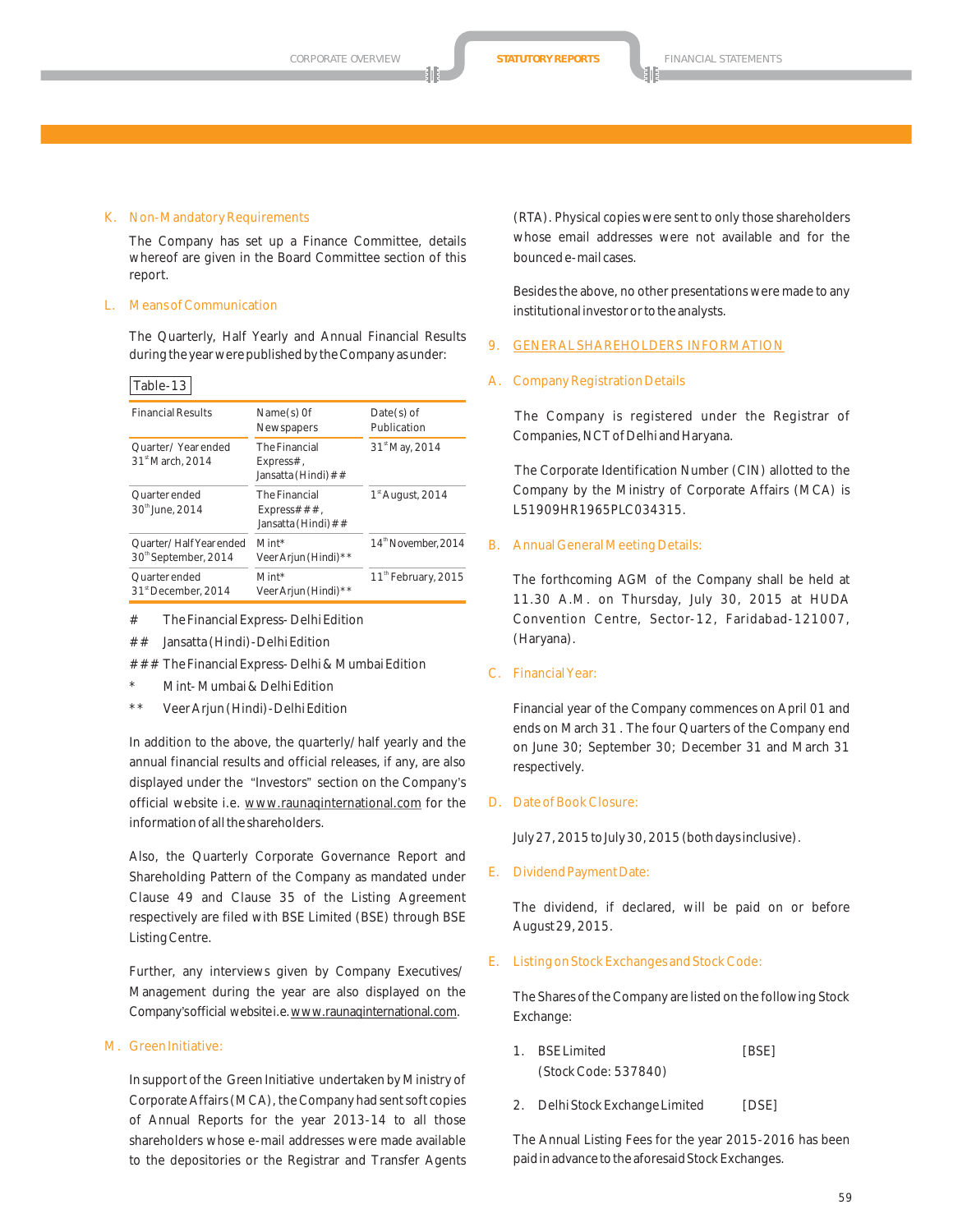#### F. Market Price Data:

Table-14

High and Low prices during each month of Financial Year 2014-15 on BSE Limited are as under:

The Closing Price represents the price on the last trading day of each month of Financial Year 2014-15.

| Month     | High<br>(₹) | Low<br>$(\overline{\mathbf{z}})$ | Closing<br>(₹) |
|-----------|-------------|----------------------------------|----------------|
| April     | 225.70      | 104.55                           | 139.30         |
| May       | 140.95      | 114.50                           | 118.75         |
| lune.     | 129.00      | 103.05                           | 117.50         |
| July      | 138.50      | 108.10                           | 126.50         |
| August    | 129.95      | 105.00                           | 112.00         |
| September | 119.80      | 87.40                            | 100.00         |
| October   | 109.00      | 72.50                            | 88.80          |
| November  | 105.00      | 75.00                            | 85.40          |
| December  | 109.00      | 72.40                            | 93.45          |
| January   | 121.50      | 90.00                            | 108.30         |
| February  | 125.00      | 78.00                            | 95.60          |
| March     | 106.90      | 73.40                            | 90.00          |

The graphical presentation of movement of closing prices of the Company on BSE during the year is as under:

## RAUNAQ INTERNATIONAL LIMITED PRICES VERSUS SENSITIVITY AT BSE



#### G. Registrar and Transfer Agent:

Link Intime India Private Limited (Formerly known as Intime Spectrum Registry Limited) is the Registrar and Transfer agent for handling both the share registry work relating to shares held in physical and electronic form at single point. The Share Transfers were duly registered and returned in the normal course within stipulated period, if the documents were clear in all respects.

The Shareholders are therefore advised to send all their correspondences directly to the Registrar and Transfer Agent of the Company at the below mentioned address:

LinkIntime India Private Limited 44 Community Centre, 2nd Floor Naraina Industrial Area, Phase- 1 Near Pvr Naraina New Delhi 110028 Phone Nos: 011-41410592-94 Fax No. : 011-41410591 E-mail: delhi@linkintime.co.in

However, for the convenience of Shareholders, correspondences relating to Shares received by the Company are forwarded to the Registrar and Transfer Agent for action thereon.

#### H. Share Transfer System:

The Shares are accepted for registration of transfer at the Registered Office of the Company in addition to the office of Registrar and Transfer Agent(RTA), Link intime India Private Limited. Link Intime India Private Limited is fully equipped to undertake the activities of Share Transfers and redressal of Shareholders grievances.

In order to have speedy disposal of the shareholders/ investors requests for transfer and transmission, a subcommittee consisting of the Directors/Officers of the Company is in place for effecting Transfer/ Transmission/Split/Consolidation of Shares as detailed in Point 3 (C) (II) Sub Committee of this report.

After approved by the Sub-Committee, the Share Transfers are affected by the Registrar and Transfer Agent of the Company.

As per the requirements of Clause 47(c) of the Listing Agreement with the Stock Exchanges, the Company has obtained the Half Yearly Certificates from a Company Secretary in Practice for due compliance of Share Transfer formalities.

I. Shareholding pattern of the Company as per category of shareholders as on March 31, 2015



\* Non Promoters Holdings are Negligible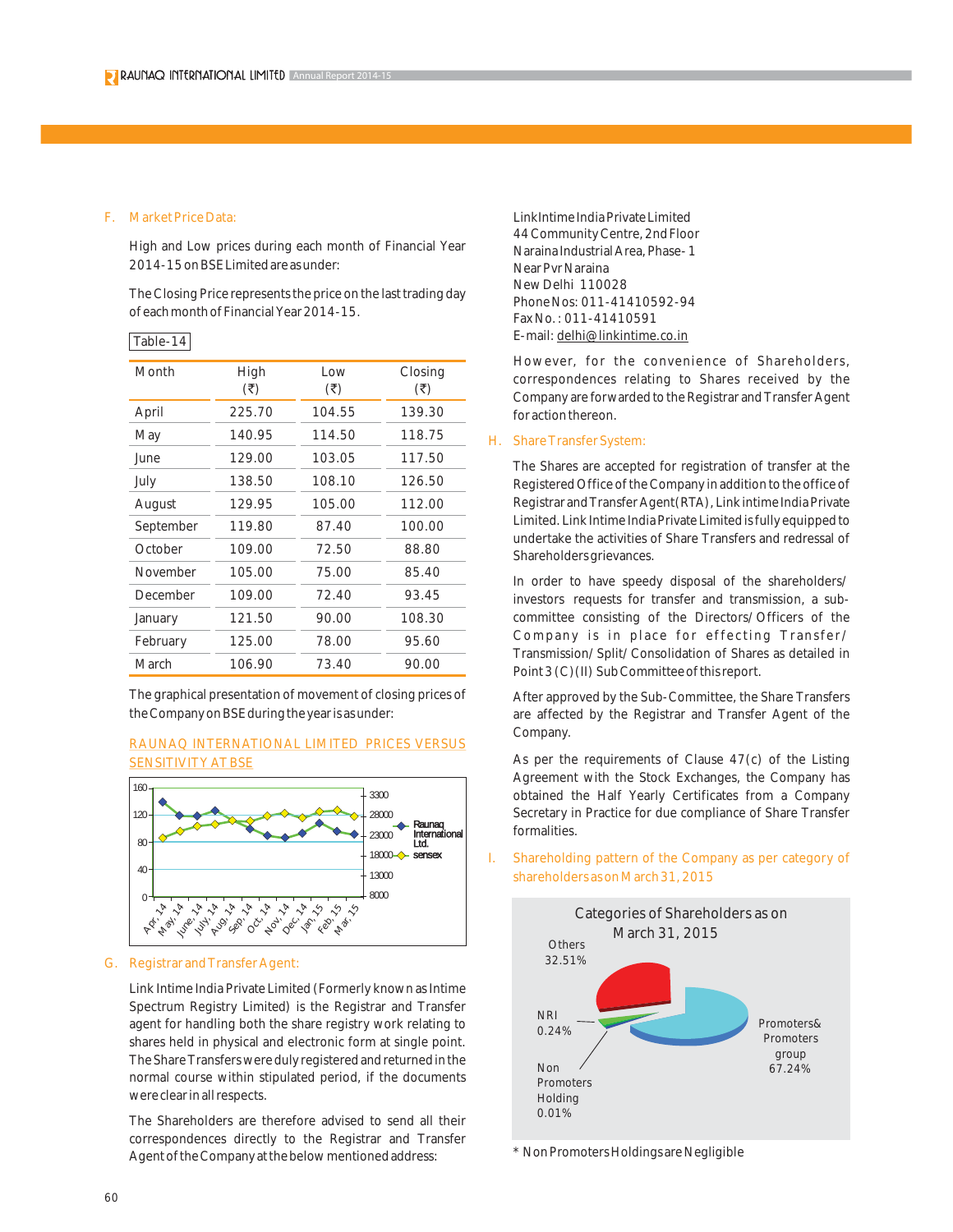#### Table-15

|           |           | Category                                                                                                                   | No. of  | % age of                 |
|-----------|-----------|----------------------------------------------------------------------------------------------------------------------------|---------|--------------------------|
|           |           |                                                                                                                            |         | Shares Held Shareholding |
| A         |           | Promoters holding                                                                                                          |         |                          |
|           |           | 1. Promoters                                                                                                               |         |                          |
|           |           | Indian Promoters                                                                                                           | 1886630 | 56.43                    |
|           | ä,        | <b>Foreign Promoters</b>                                                                                                   |         |                          |
|           |           | 2. Persons acting in Concert                                                                                               | 361325  | 10.81                    |
| <b>B.</b> |           | Non-Promoters Holding                                                                                                      |         |                          |
|           |           | 3. Institutional Investors                                                                                                 |         |                          |
|           | a.        | Mutual Funds and Unit<br>Trust of India                                                                                    |         |                          |
|           | b.        | Banks, Financial<br>Institutions, Insurance<br>Companies (Central/<br>State Govt, Institutions/<br>Non-Govt. Institutions) | 217     | 0.01                     |
|           | C.        | Foreign Institutional<br>Investor                                                                                          |         |                          |
|           | 4. Others |                                                                                                                            |         |                          |
|           | a.        | Private Corporate Bodies                                                                                                   | 201587  | 6.03                     |
|           | $b$ .     | Indian Public                                                                                                              | 850953  | 25.45                    |
|           | C.        | Non Resident Indians /<br>Overseas                                                                                         | 8091    | 0.24                     |
|           | d.        | Any Other                                                                                                                  | 34440   | 1.03                     |
|           |           | Total                                                                                                                      | 3343243 | 100.00                   |

#### Table-16

#### J. Distribution of Shareholding as on March 31, 2015:

| No. of Equity<br>sharesheld | Number of<br>Shareholders | Number of<br><b>Shares</b> | % age to total<br>shares |
|-----------------------------|---------------------------|----------------------------|--------------------------|
| $Up$ to $250$               | 1144                      | 24568                      | 0.74                     |
| 251 to 500                  | 215                       | 92026                      | 2.75                     |
| 501 to 1000                 | 143                       | 120102                     | 3.59                     |
| 1001 to 2000                | 60                        | 94693                      | 2.83                     |
| 2001 to 3000                | 18                        | 44339                      | 1.33                     |
| 3001 to 4000                | 7                         | 26776                      | 0.80                     |
| 4001 to 5000                | 17                        | 76930                      | 2.30                     |
| 5001 to 10000               | 16                        | 130076                     | 3.89                     |
| 10001 and above             | 27                        | 2733733                    | 81.77                    |
| Total                       | 1647                      | 3343243                    | 100.00                   |

#### K. Share Dematerialisation System:

The requests for dematerialisation of shares are processed by Registrar & Transfer Agent (RTA) expeditiously and the confirmation in respect of dematerialisation is entered by RTA in the depository system of the respective depositories by way of electronic entries for dematerialisation of shares generally on weekly basis. In case of rejections the documents are returned under objection to the Depository

Participant with a copy to the shareholder and electronic entry for rejection is made by RTA in the Depository System.

#### L. Dematerialization of Shares:

The Company provides demat facility. Members who are still holding physical share certificates are advised that it is in their own interest to dematerialise their shareholding to avail benefits of dematerialisation viz. easy liquidity, electronic transfer, savings in stamp duty and prevention of forgery.



As on March 31, 2015, a total of 30,01,115 equity shares of the Company of ₹10/- each, which form 89.77% of the paid up Equity Share Capital, stand dematerialized.

#### Table-17

| <b>PARTICULARS</b> |       |                 |      |                 |       |
|--------------------|-------|-----------------|------|-----------------|-------|
| <b>DEMAT</b>       |       |                 |      | PHYSICAL        |       |
| <b>NSDL</b>        |       | CDSL            |      |                 |       |
| No of<br>shares    | %     | No of<br>shares | ℅    | No of<br>shares | %     |
| 2813534            | 84 16 | 187581          | 5.61 | 342128          | 10.23 |

Outstanding ADRs/GDRs/Warrants or any convertible instruments, conversion date and likely impact on equity: Not Applicable

M. Unclaimed Shares in Physical Mode

As per Clause 5A of the Listing Agreements, there are no unclaimed shares in the Company.

N. Corporate Benefits

Dividend History:

#### Dividend on Equity Shares

#### Table-18

| <b>Financial Year</b> | $Rate (\%)$ | Amount (₹in Lacs) |
|-----------------------|-------------|-------------------|
| 2014-2015             | 10          | 33.43             |
| 2013-2014             | 12          | 40.12             |
| 2012-2013             | 10          | 13.37             |
| 2011-2012             | 22          | 29.42             |
| 2010-2011             | フフ          | 29.19             |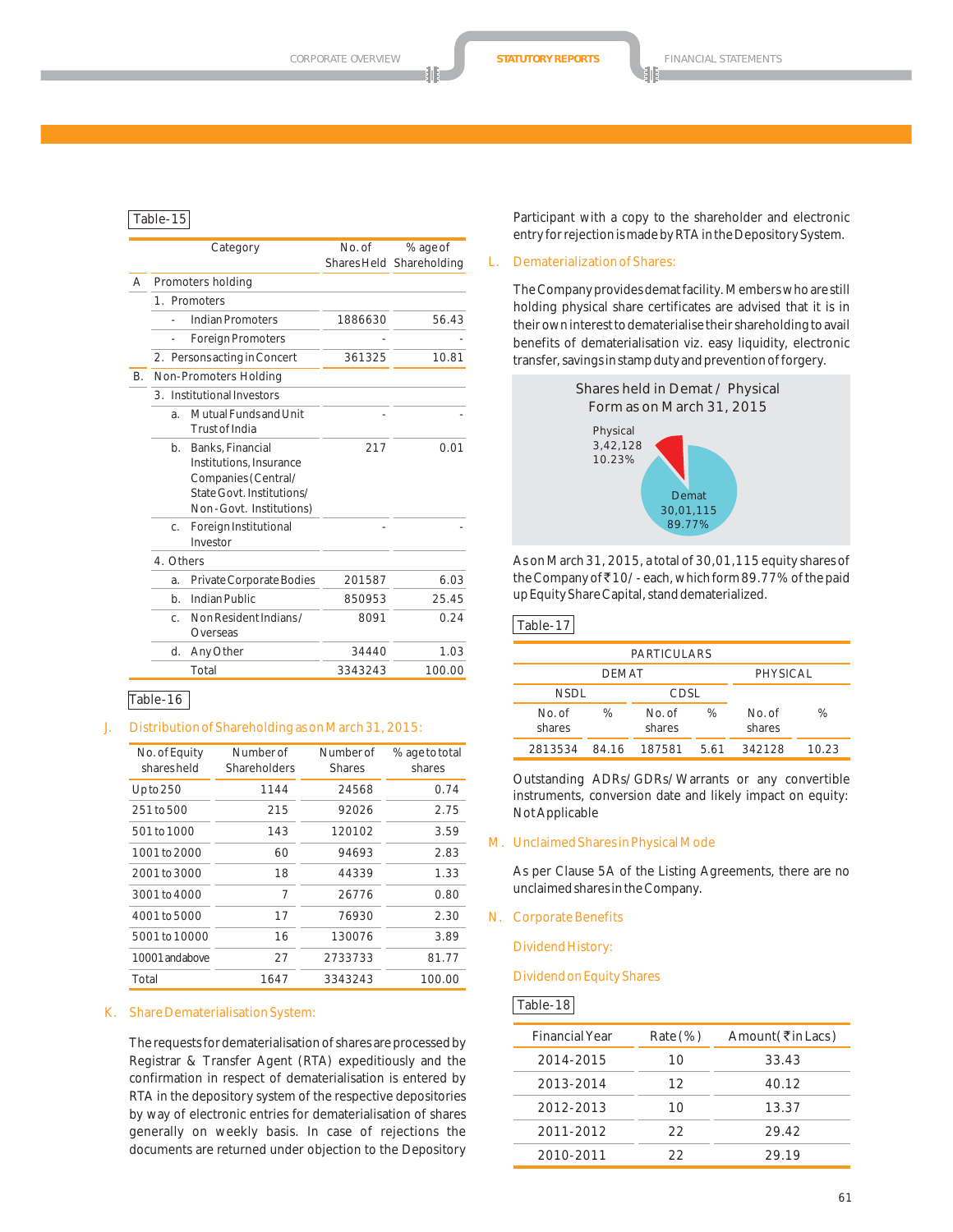#### O. Office locations:

The Company s Registered Office is located at 20 K.M., Mathura Road, P.O. Amar Nagar, Faridabad, Haryana, Pin 121 003.

#### P. Addresses for Correspondence:

For Share transfer/demat/remat of shares or any other query relating to shares:

Link Intime India Private Limited, 44 Community Centre, 2<sup>nd</sup> Floor, Naraina Industrial Area Phase- I, Near PVR Naraina, New Delhi 110 028, Phone No. 011-41410592- 94, Email: delhi@linkintime.co.in.

#### For Investor Assistance:-

Mr. Kaushal Narula, Company Secretary & Compliance Officer, Raunaq International Limited, 20 K.M. Mathura Road, P.O. Amar Nagar, Faridabad 121003, Phone:0129- 4288888, Fax No. 0129-4288822-23, Email: kaushal@raunaqintl.com

#### Q. Email for investors:

The Company has designated secretarial@raunaqintl.com as email address especially for investors grievances.

SEBI has commenced processing of investor complaints in a centralised web based complaints redress system i.e. SCORES. The Company has supported SCORES by using it as a platform for communication between SEBI and the Company.

#### R. Nomination facility:

The Shareholders holding Shares in physical form may, if they so want, send their nominations in prescribed Form SH-13 of the Companies (Share Capital and Debentures) Rules,

2014, to the Company's RTA. The said form can be obtained from the Company's RTA or downloaded from the Company's Website http://www.raunaqinternational.com/ pdf/form\_sh\_13\_nomination.pdf. Those holding shares in dematerialized form may contact their respective Depository Participant (DP) to avail the nomination facility. The Shareholders who wish to change or cancel their nominations, if already made, may send their requests in prescribed Form SH-14 of the Companies (Share Capital and Debentures) Rules 2014, to the Companies RTA which can be obtained from the Company's RTA or downloaded from the Company's Website http://www.raunaqinternational.com/ pdf/form\_sh\_14\_variation-or-nomination.pdf. Those holding shares in dematerialized form may contact their respective Depository Participant (DP) to avail the nomination facility or further change in nominations.

#### S. Updation of Shareholders information:

The Shareholders of the Company are requested to intimate their latest Residential Address along with the details of their Shareholding in Updation of Shareholder's Information Form (which can be obtained from the Registered Office of the Company or downloaded from the Company's Website http://www.raunaqinternational.com/pdf/proforma-forupdation-of-shareholdersinformation.pdf).The duly filled form for Updation of information may either be sent to the Company at its Registered Office or be hand-delivered at the Annual General Meeting of the Company.

On Behalf of the Board of Directors

Place: New Delhi Surinder P. Kanwar Dated: May 30, 2015 Chairman and Managing Director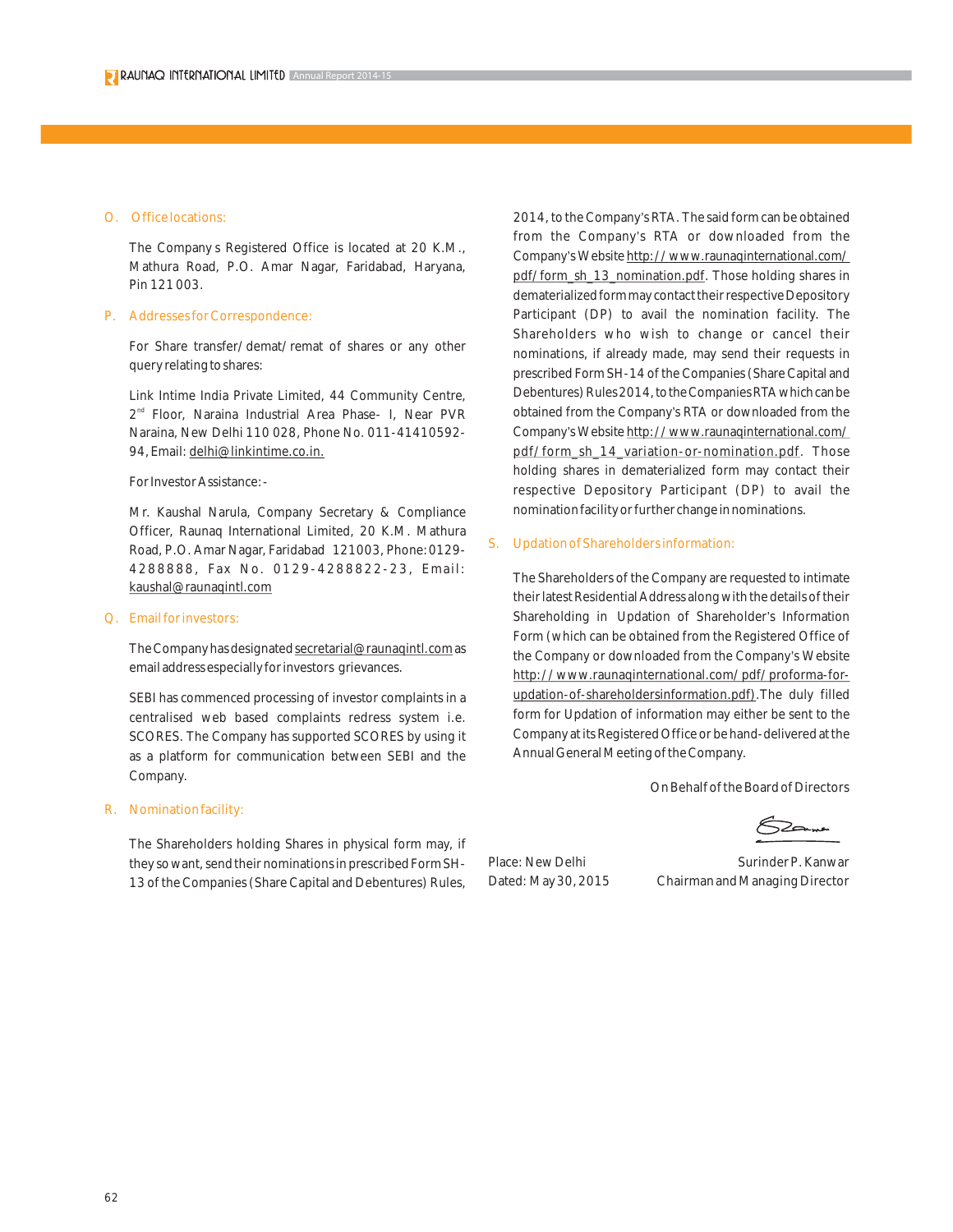## COMPLIANCE CERTIFICATE AS PER CLAUSE – 49(IX) OF THE LISTING AGREEMENT

We have reviewed financial statements and the cash flow statement for the year 2014–15 and that to the best of our knowledge and belief:

- 1) These statements do not contain any materially untrue statement or omit any material fact or contain statements that might be misleading;
- 2) These statements together present a true and fair view of the Company's affairs and are in compliance with existing accounting standards, applicable laws and regulations;
- 3) No transaction entered into by the Company during the above said period, which is fraudulent, illegal or violative of the Company's Code of Conduct.

Further, we accept responsibility for establishing and maintaining internal controls for financial reporting and that we have evaluated the effectiveness of internal control systems of the Company pertaining to financial statements and we have disclosed to the Auditors and the Audit Committee, wherever applicable:

- 1) Deficiencies in the design or operation of internal controls, if any, which came to our notice and the steps we have taken or propose to take to rectify these deficiencies;
- 2) Significant changes in internal control over financial reporting during the year 2014–15;
- 3) Significant changes in accounting policies during the year 2014–15 and that the same have been disclosed in the notes to the financial statements;
- 4) Instances of significant fraud of which we have become aware and the involvement therein, if any, of the management or an employee having a significant role in the Company's internal control system over financial reporting.

For Raunaq International Limited

Place: New Delhi Shalesh Kumar Shalesh Kumar Surinder P. Kanwar Surinder P. Kanwar Dated: May 30, 2015 Chief Financial Officer Chairman and Managing Director

## COMPLIANCE WITH CODE OF CONDUCT

The Company has adopted "Code of Business Conduct and Ethics". This code deals with the `Good Governance and ethical Practices, which the Company, the Board members and the Senior Management of the Company are expected to follow.

It is hereby affirmed that during the year 2014-15, all the Directors and Senior Managerial personnel have complied with the Code of Conduct and have given a confirmation in this regard.

For Raunaq International Limited

Place: New Delhi Narula Surinder P. Kanwar Narula Surinder P. Kanwar Surinder P. Kanwar Dated: May 30, 2015 Company Secretary Chairman and Managing Director